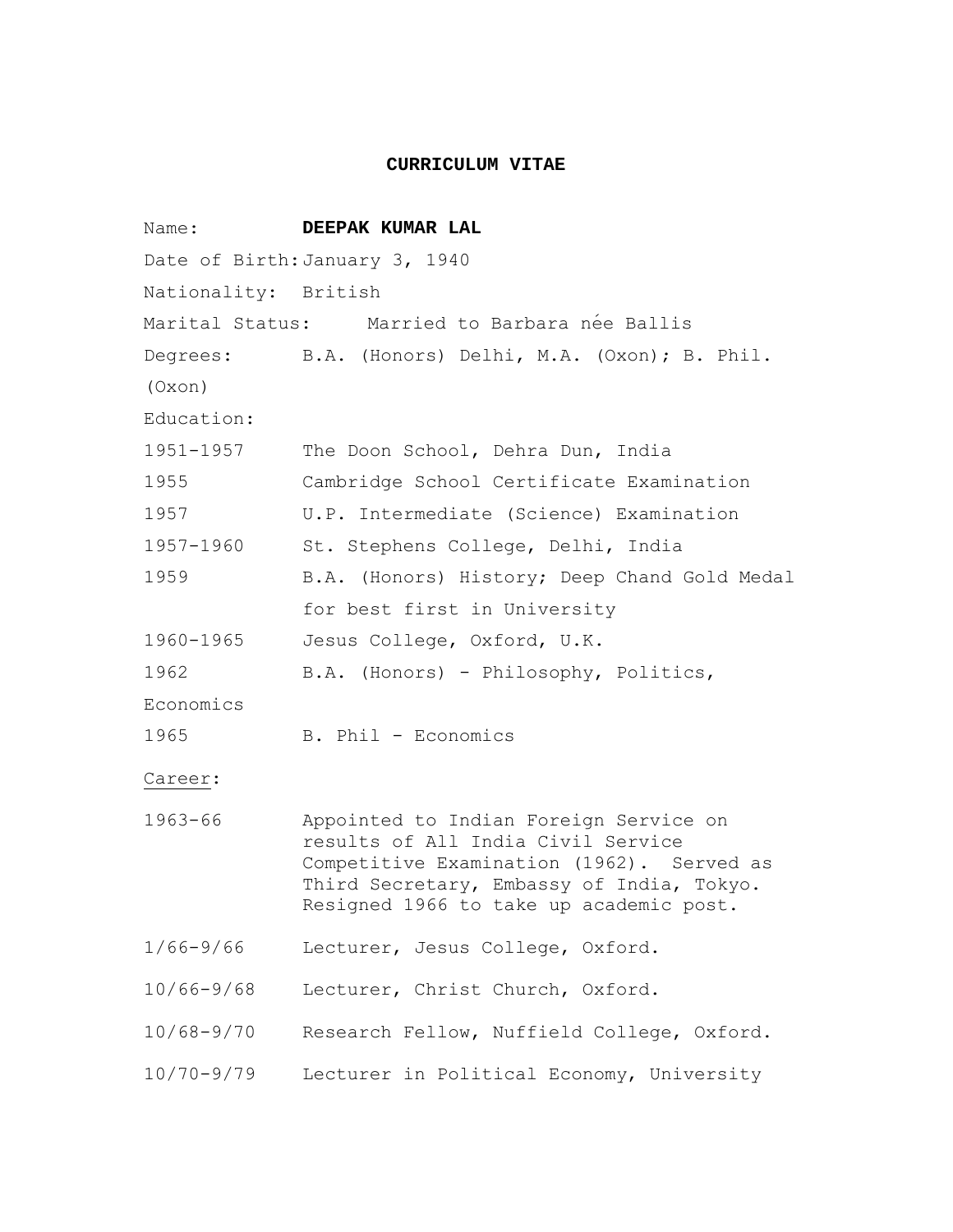College, London.

- 10/79-4/84 Reader in Political Economy, University of London (at University College, London).
- 10/84-9/93 Professor of Political Economy, University of London (at University College, London).
- 10/93- Professor Emeritus of Political Economy, University College London.
- 7/91- James S. Coleman Professor of International Development Studies, University of California, Los Angeles.
- 10/73-9/74 Full-time Consultant, Project Appraisal Division Planning Commission, New Delhi (on leave from University College, London).
- 8/83-6/84 Economic Advisor, Development Research Development, World Bank (on leave from University College, London).
- 7/84-6/87 Research Administrator, World Bank (on leave from University College, London).
- 1994-1997 Co-director, Trade Policy Unit, Centre for Policy Studies, London.
- 1997- 2000 Co-director, Trade and Development Unit, Institute of Economic Affairs, London.

Consultancies:

```
 OECD Development Center (1967-69). 
     Ecafe (1967-69). 
     UNCTAD (1967-75). 
     I.L.O. (1973-74; member ILO CESM to the Philippines, 
1973). 
     F.A.O. (1973). 
     U.N.I.D.O. (1975-77). 
     OECD (1975-77). 
     Inter-American Development Bank (1976-77). 
     Commonwealth Fund for Technical Co-operation (1978). 
     World Bank (1971-83), (1987-94).
```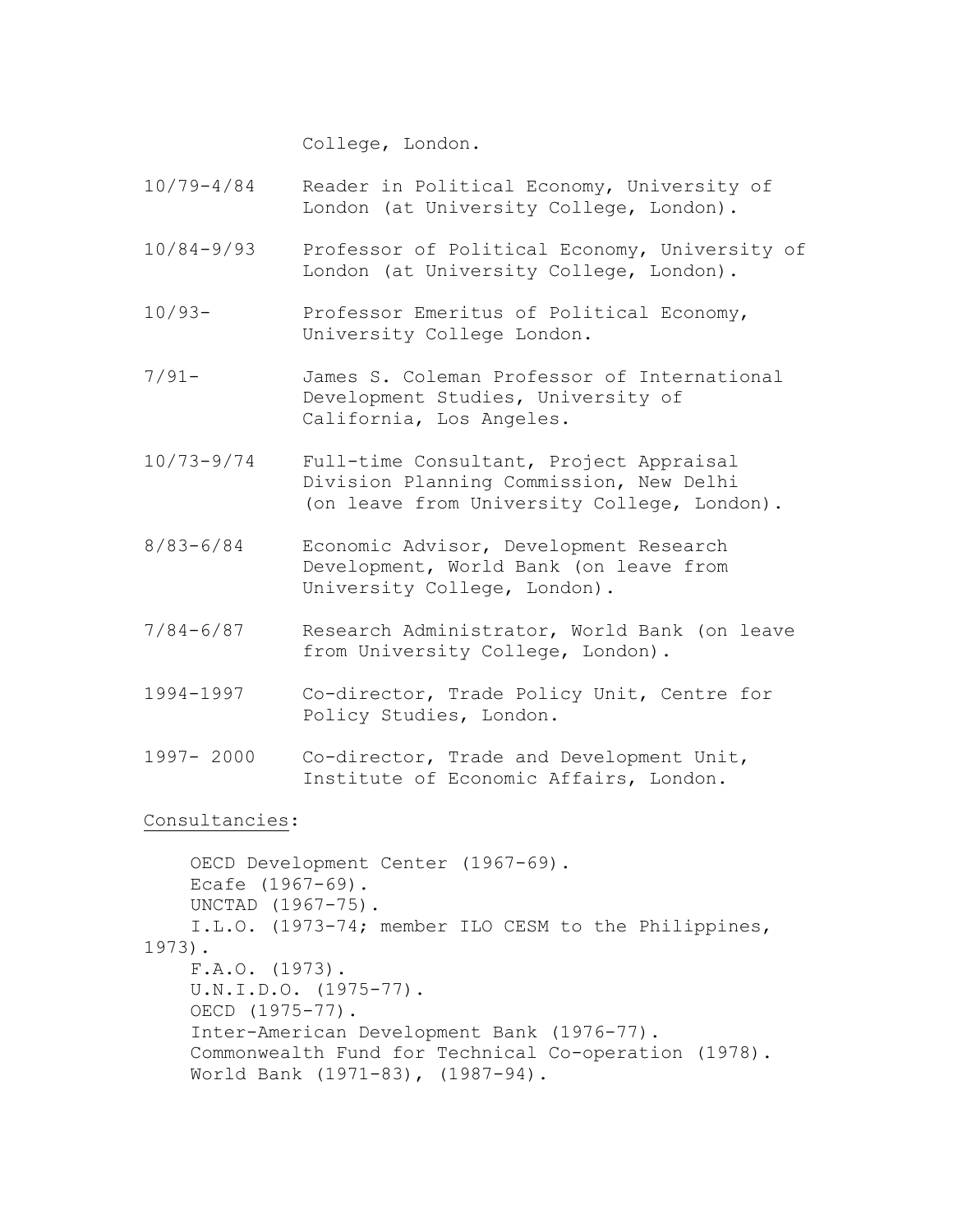International Monetary Fund, 1999.

#### Other:

 Advisor Ministry of Economic Planning Korea (Aug. 1977).

Leading World Bank sponsored research team to study poverty in Kenya (July 1977).

Advising Jamaican Ministry of Finance (Mar.-Apr. 1977).

Advising Ministry of Finance and Planning, Sri Lanka (Mar., July, Dec. 1978).

Visiting Fellow, Department of Economics, Research School of Pacific Studies, Australian National University, Canberra, (July-Sept. 1978).

Advisor, Ministry of Economic Planning, Zimbabwe, Oct. 1981.

 Co-director, comparative study of "The Political Economy of Poverty Equity and Growth," for the World Bank (1985-91).

 Advisor, Australian International Development Bureau, Canberra, (1991- 92).

Member, Advisory Committee to Restructure the Commonwealth Secretariat, London, 1992.

 Advisor, National Council of Applied Economic Research, 1994.

 Fellow, International Center of Economic Research, Turin (1994).

Chairman, Board of Nestle Lecture on Development (1994- 98).

Distinguished Visiting Fellow, National Council of Applied Economic Research, New Delhi, 1997, 1998, 2000,2001, 2002-.

 Member UK Shadow Chancellor of Exchequer's Council of Economic Advisors, 1999-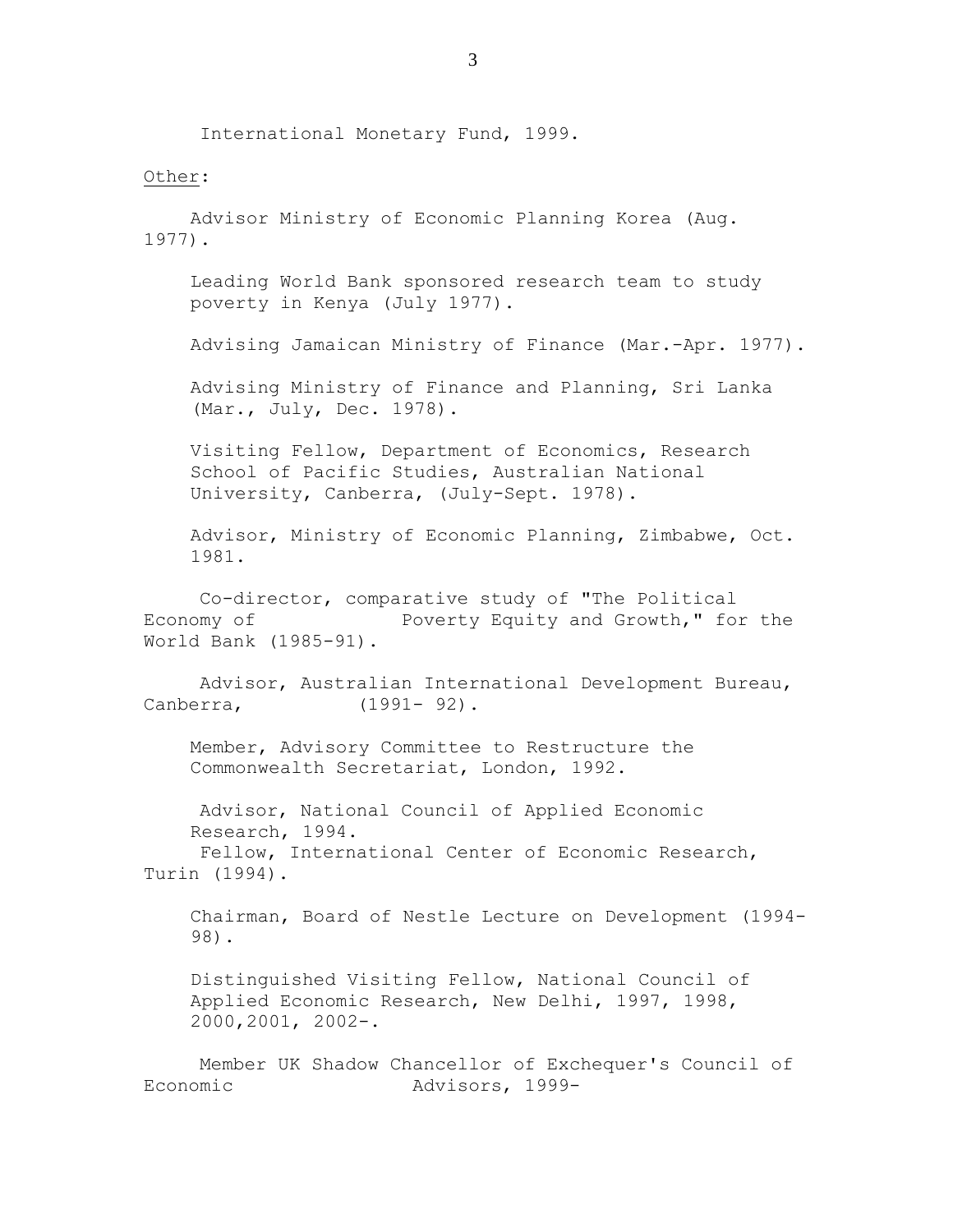Member Institutional Advisory Board, Chambers of Commerce and Industry South Africa, 2004-

 Biography in Blaug Ed.: *Who's Who in Economics*, 1st, 2nd and 3rd editions.; Debrett's Distinguished People of Today 1990-

 Member, Editorial Board, *World Bank Economic Review*, 1986-87, *The World Economy*, 1987-89, *Cato Journal*, 1997-. *Independent Review*, 1999- , *Journal of Hindu Studies*, 1999- , *Journal des Economistes et des Etudes Humaines*, 1999-

 Member academic advisory board, International Center for Economic Growth, San Francisco (1985-99); Adam Smith Institute, Poland (1990- ); IEA Environment Unit (1993-2000), Free Market Foundation of South Africa (1998- ), Politeia, London (1997-), Liberty Institute, New Delhi (1997- Institute for Civil Society, New Delhi (1998- ).

Distinguished Lectures:

 Latham Memorial lecturer, Sydney, 1978. McCabe lecturer, Swarthmore College, 1984. Wincott lecturer, London, 1989. Inaugural Nestle lecturer, London, 1995. Ohlin Memorial Lecturer, Stockholm, 1995. Shenoy Memorial Lecturer, Ahmedabad, 1996. Centennial Lecturer, Peking University, 1998. NCAER Golden Jubilee lecturer, New Delhi, 1998. Inaugural Clough lecturer, Perth, 1998. Distinguished Annual lecturer, International Institute of Asian Studies, Leiden, 2000. Inaugural Julian Simon lecturer, New Delhi, 2000. Sven Rydenfeldt lecturer, University of Lund, 2001.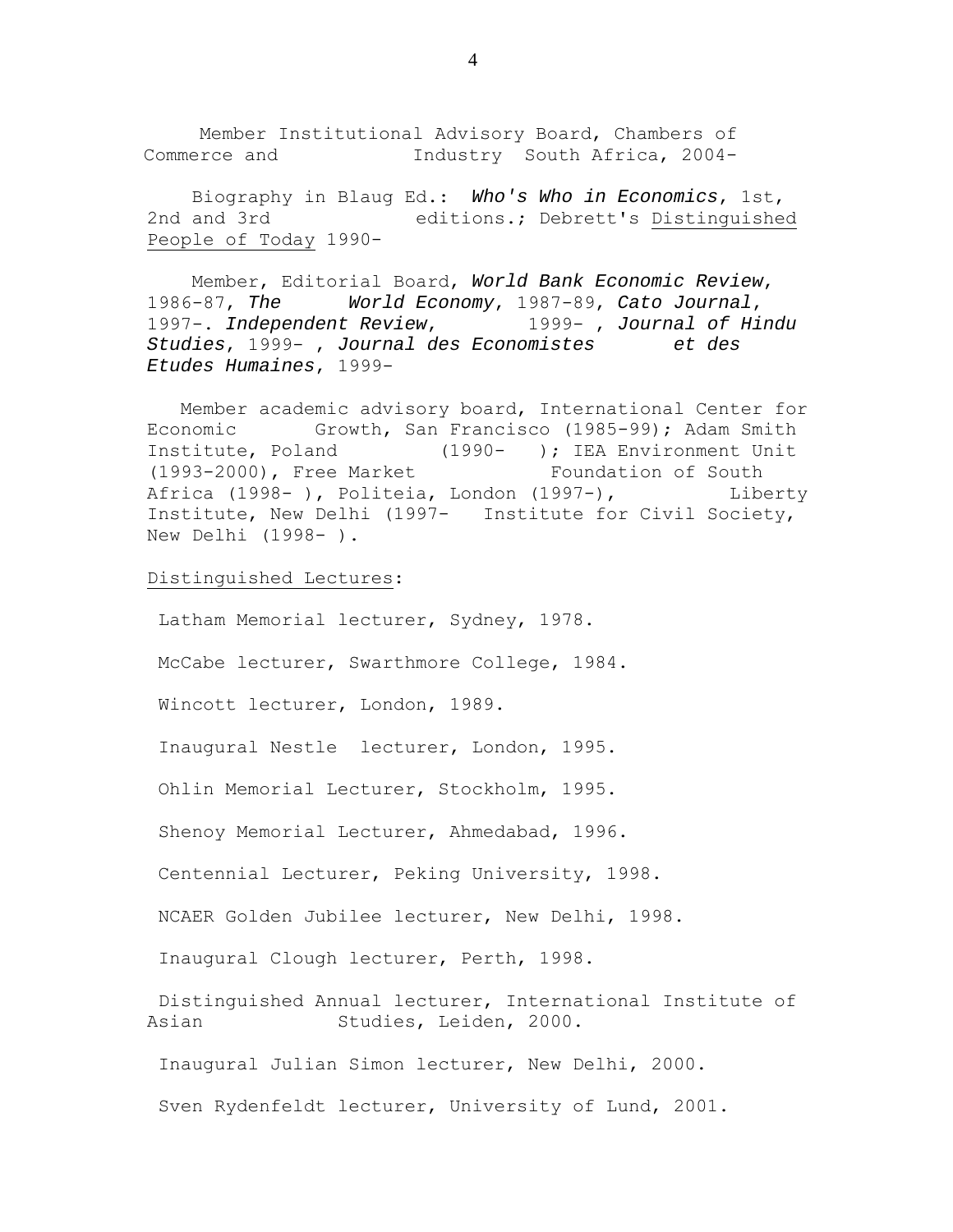Wendt lecturer, American Enterprise Institute, Washington DC, 2002

Publications:

### **A. Books and Pamphlets**

- 1. *Wells and Welfare -- An Exploratory Cost-Benefit Study of Small-Scale Irrigation in Maharashtra*, Paris: OECD Development Centre, 1972, p. 162.
- 2. *New Economic Policies for India*, London: Fabian Research Series, No. 311, 1973, p. 32.
- 3. *Methods of Project Analysis -- A Review*, Baltimore: World Bank Occasional Papers, Johns Hopkins, 1974, pp. xviii + 56.
- 4. *Appraising Foreign Investment in Developing Countries*, London: Heinemann Educational Books, 1975, pp. xiv + 291.
- 5. *Unemployment and Wage Inflation in Industrial Economies*, Paris: OECD, 1977, p. 79.
- 6. *Men or Machines -- A Study of Labor-Capital Substitution in Road Construction in the Philippines*, Geneva: ILO, 1978, pp. xi + 164.
- 7. *Market Access for Semi-Manufacturers From Developing Countries*, Commercial Policy Issues No. 5, London: Trade Policy Research Centre, and Graduate Institute of International Studies, Geneva: Sitjhoff, Leiden, 1979, p. 59; reprinted as World Bank Reprint Series No. 130.
- 8. *Poverty, Power and Prejudice -- The North-South Confrontation*, Fabian Research Series No. 340, London: Fabian Society, 1978, p. 28.
- 9. *Prices for Planning -- Towards the Reform of Indian Planning*, London: Heinemann Education Books, 1980,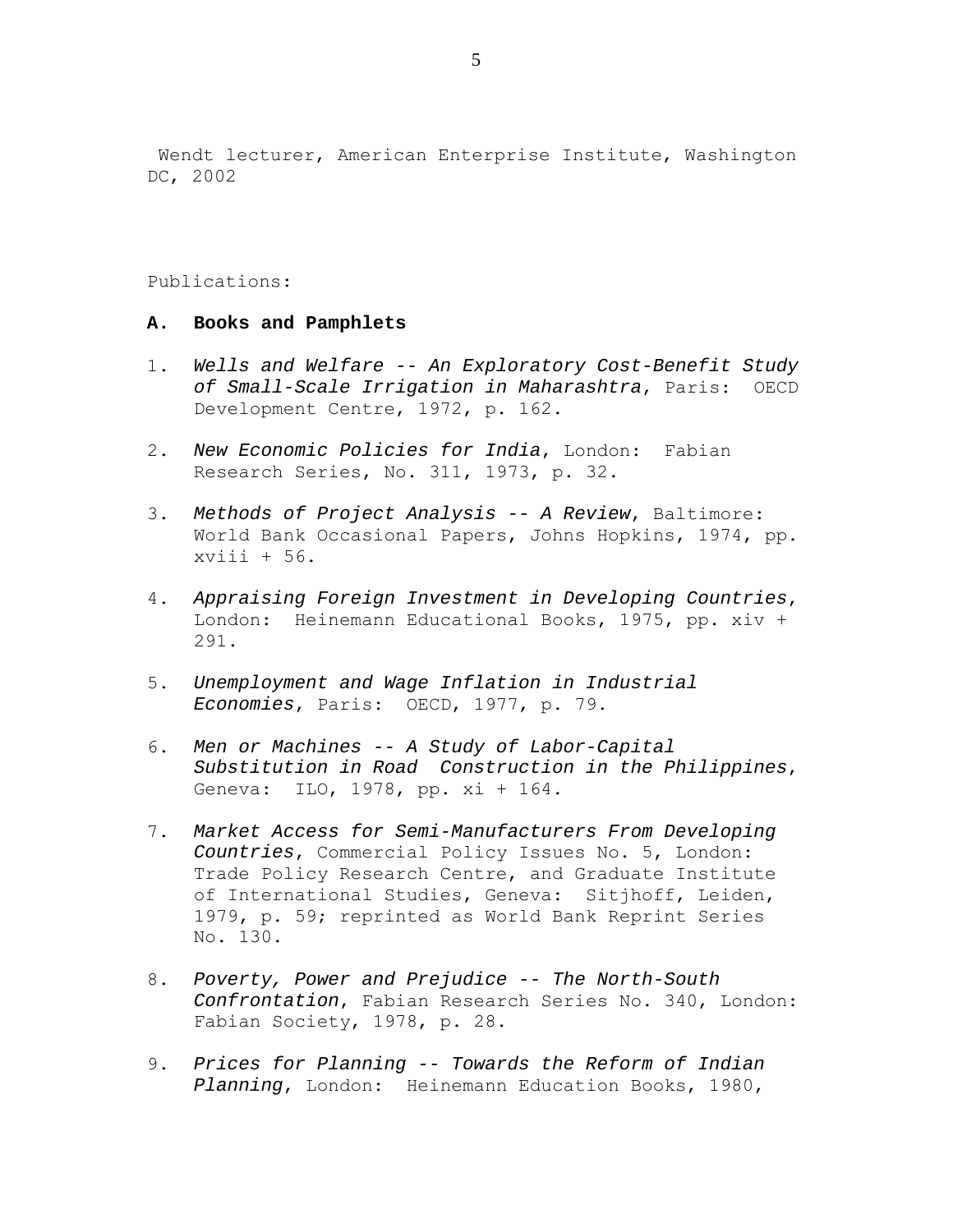pp. xviii + 299.

- 10. *A Liberal International Economic Order: The International Monetary System and Economic Development,* Essays in International Finance No. 139, International Finance Section, Princeton, NJ: Princeton University, 1980), p. 42.
- 11. *Resurrection of the Pauper Labor Argument*, Thames Essay, No. 28, London: Trade Policy Research Centre, 1981, pp. viii + 74.
- 12. *The Poverty of "Development Economics"*, Hobart Paperback 16, London: Institute of Economic Affairs, 1983, pp. xiii + 127. Dutch edition published in 1984. American edition, Harvard University Press, Sept. 1985. Portuguese Edition, June 1987. 2nd expanded edition, Institute of Economic Affairs, London 1997. US edition, MIT Press, 1999, Indian edtion, Oxford, 1999. 3<sup>rd</sup> edition, Institute of Economic Affairs, 2002.
- 13. (with P. Collier) *Labor and Poverty in Kenya, 1800- 1980*, Oxford: Clarendon Press, 1986, pp. xii + 296.
- 14. (with M. Wolf) ed., *Stagflation, Savings and the State: Perspective on the Global Economy*, A World Bank Research Publication, NY: Oxford University Press, 1986, pp. xii + 402.
- 15. *Economic Growth in India*, San Francisco, CA: Institute of Contemporary Studies, San Francisco, 1988, pp. viii + 51.
- 16. (with S. Rajapatirana), *Impediments to Trade Liberalization in Sri Lanka*, Thames Essay, No. 51, London: Trade Policy Research Centre, 1989, pp. xxix + 65.
- 17. *The Hindu Equilibrium: Vol. I -- India -- Cultural Stability and Economic Stagnation, C. 1500 B.C. -- 1980*, Oxford: Clarendon Press, 1989, pp. xxvii + 345.
- 18. *The Hindu Equilibrium: Vol. II -- Aspects of Indian Labor*, Oxford: Clarendon Press, 1989, pp. xii + 197.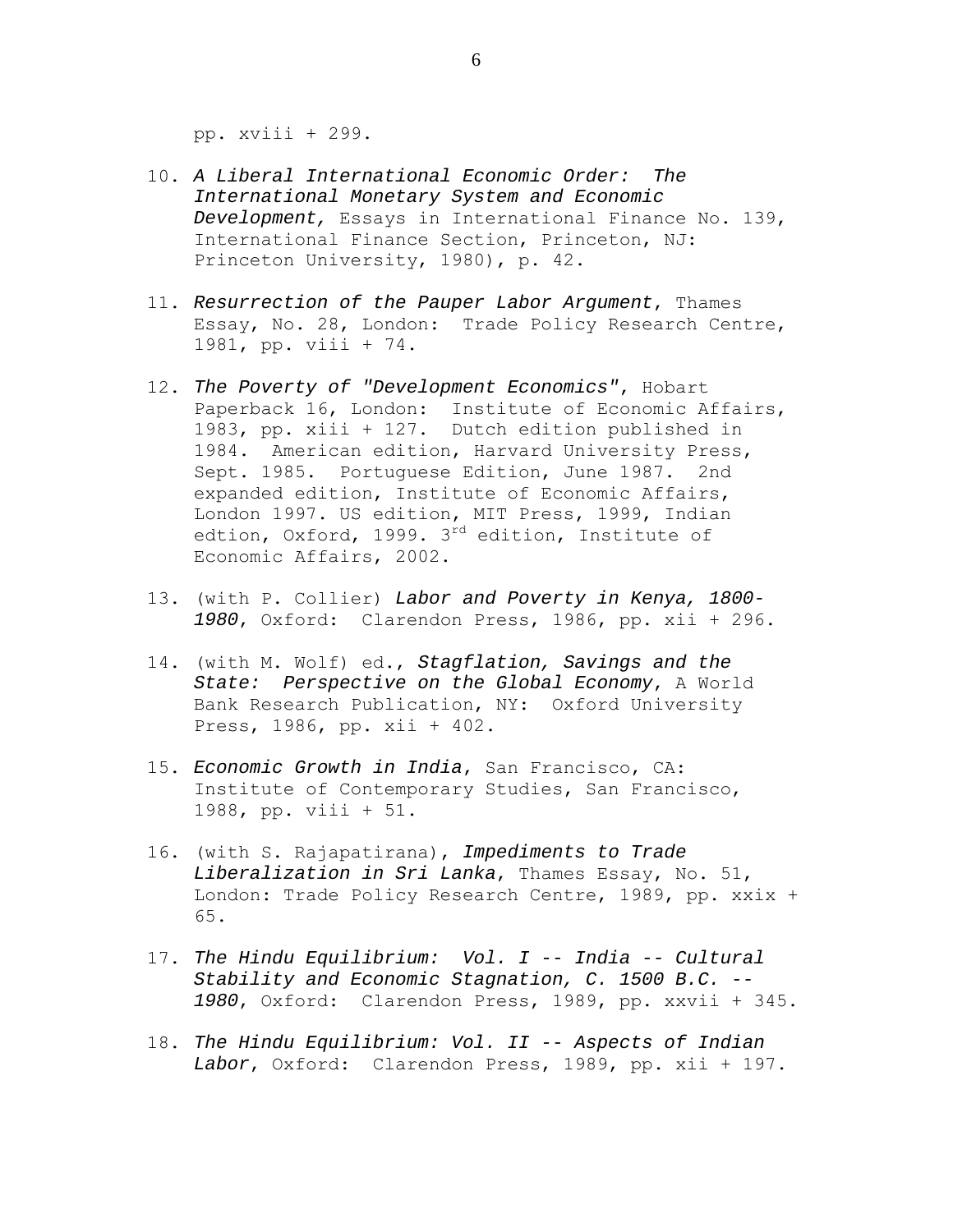- 19. *Nationalized Universities -- Paradox of the Privatization*, Age Policy Study No. 103, London: Centre for Policy Studies, 1989, p. 44.
- 20. (with M. Fg. Scott, ed), *Public Policy and Economic Development -- Essays in Honor of I.M.D. Little*, Oxford: Clarendon Press, 1990, pp. xviii + 396.
- 21. *The Limits of International Cooperation*, Twentieth Wincott Memorial Lecture, Occasional Paper 83, London: Institute of Economic Affairs, Jan. 1990, p. 43.
- 22. *Political Economy and Public Policy*, International Centre for Economic Growth Occasional Papers, San Francisco, CA: ICS Press, 1990, p. 32.
- 23. *Fighting Fiscal Privilege -- Towards a Fiscal Constitution*, SMF Paper No. 7, London: Social Market Foundation, 1990, p. 17.
- 24. (editor), *Development Economics*, 4 vols, London: Edward Elgar, 1992, pp. xxvii + 545; viii + 408; xxix + 397; x + 534.
- 25. *The Repressed Economy -- Causes, Consequences, Reform*, Economists of the 20th century series, London: Edward Elgar, Aldershot, 1993, pp. xxxii + 589. (RE)
- 26. *Against Dirigisme -- The Case for Unshackling Economic Markets*, International Centre for Economic Growth, San Francisco, CA: ICS Press, 1994, pp. x + 339. (AD)
- 27. *The Minimum Wage*, IEA Occasional Paper, London: Institute of Economic Affairs, Jan. 1995, p. 38., 2<sup>nd</sup> impression 1998.
- 28. *Poverty Markets and Democracy*, the 1995 Nestle Lecture on the Developing World, Nestle, UK, 1995, p. 26.
- 29. (with H. Myint), *The Political Economy of Poverty, Equity and Growth -- A Comparative Study*, Oxford: Clarendon Press, 1996, pp. xviii + 458. Clarendon pbk. 1998.
- 30. *Unintended Consequences: The impact of Factor Endowments, Culture and Politics On Long Run Economic*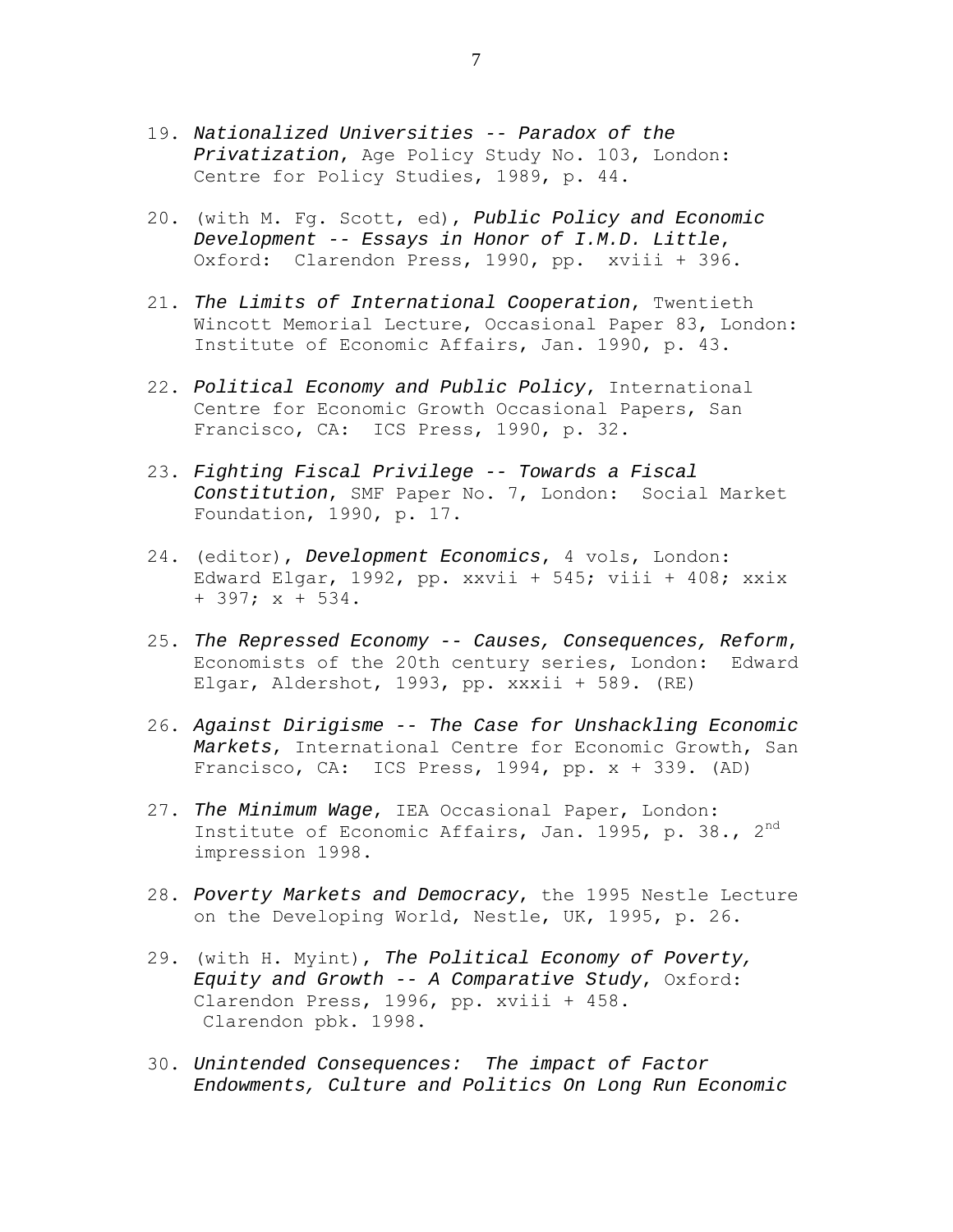*Performance,* Cambridge Mass: MIT Press,1998, pp. x+ 287;pbk edtn. 2001; Indian edition, Oxford University Press, New Delhi, 1999.

31. *Unfinished Business: India in the World Economy*, New Delhi: Oxford University Press, 1999, pp. xii + 293. (UB), Oxford India pbk, 2000.

32. *Renewing the Miracle--Economic Development and Asia*, the inaugural Hal Clough lecture, Institute of Public Affairs, Melbourne, Feb.1999, pp.28.

33. *EMU and Globalization*, Policy series no. 17, Politeia, London, 1999, pp. vii+ 20.

34. *Culture, Democracy and Development*, Golden jubilee seminar series, 5th lecture, NCAER, New Delhi, 1999, pp.33.

35. *Green Imperialism*, Research report no.32, Social Affairs Unit, London, 1999, pp. 24.

36. (with R.Snape) eds: *Trade, Development and Political Economy– Essays in honour of Anne Krueger*, London: Palgrave Macmillans, 2001, pp.xix + 312.

37. *Smoke Gets in Your Eyes*, Monograph No.26, Free Market Foundation of South Africa, Sandton, 2000, pp. 28; reprinted in "War on Tobacco", Occasional Paper 4, Liberty Institute, New Delhi, ps1- 25.

38. *The New Cultural Imperialism: Green scares and economic development,* The Inaugural Julian Simon lecture, Liberty Institute, New Delhi. 2000, pp.25 reprinted in "Humane Studies Review", Vol.14, no.3,2002

39. *A Premium on Health: A national health insurance scheme*, Policy Series No.27, Politiea, London, 2001, pp.14

40. *The Japanese Slump*, Occasional Paper 9, Liberty Institute, New Delhi, 2001. Pp.1-16

41. *In Defense of Empires*, AEI Press, Washington D.C., 2004, pp.45; abridged version in Bacevich (ed): *The Imperial* 

8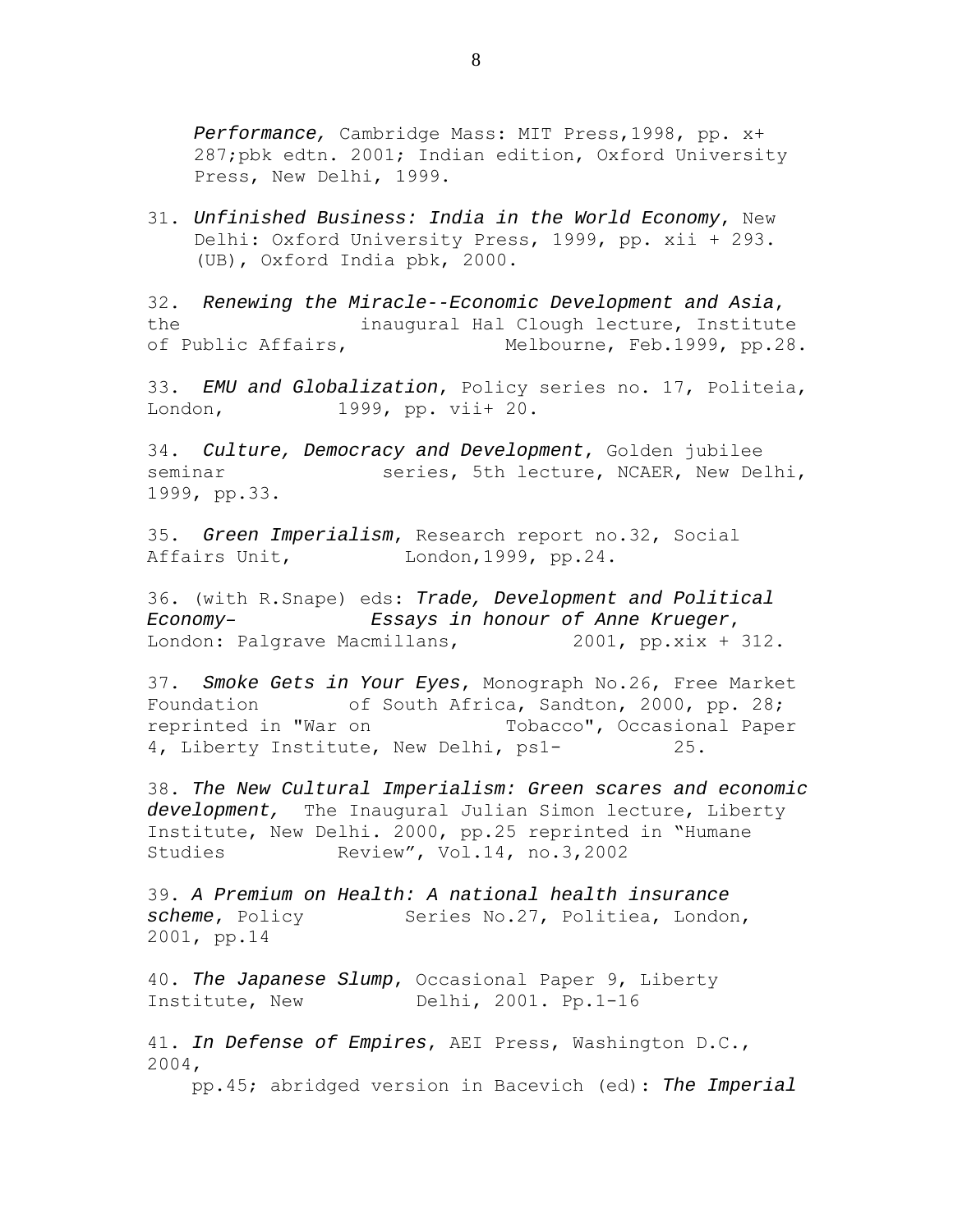*Tense*, Ivan R. Dee, Chicago, 2003, pp. 29-46; abridged version in *Economic Affairs*, Dec. 2003, pp. 14-19. 42. *In Praise of Empires- Globalization and Order* , pp. xxvi + 270, Palgrave Macmillan, New York, 2004.

43. *The Hindu Equilibrium - India c 1500 B.C.- 2000A.D*  .,pp. Xliii + 440, Oxford University Press, Oxford, 2004.

### **B. Official Reports**

- 1. "A Quantitative Analysis of Aid-Financed Imports of Certain Chemicals Into India," UNCTAD. Document TD/B/C.3/59, Geneva, Dec. 1968, p. 15.
- 2. "The Choice of Export Industries -- A Note on Recent Criteria," Appendix 1 to Ch. 1, in *Survey of Asia and the Far East* 1967, Bangkok: UN, ECAFE, 1968, pp. 32- 37.
- 3. "The Implications of Economic Controls and Their Liberalization," Bangkok: ECAFE Growth Studies, 1969), pp. 65-105.
- 4. "Guidelines for the Social Evaluation of Alternative Techniques for Public Works Projects," Special Paper No. 13 in *Sharing in Development*, Geneva: ILO, 1974, pp. 589-602.
- 5. (with P. Guarrero, E. Howard and T. Powers), "Pilot Study on National Accounting Parameters: Their Estimation and Use in Chile, Costa Rica and Jamaica," Papers on Projects Analysis No. 6, Washington, DC: Inter American Development Bank, Oct. 1977, p. 294.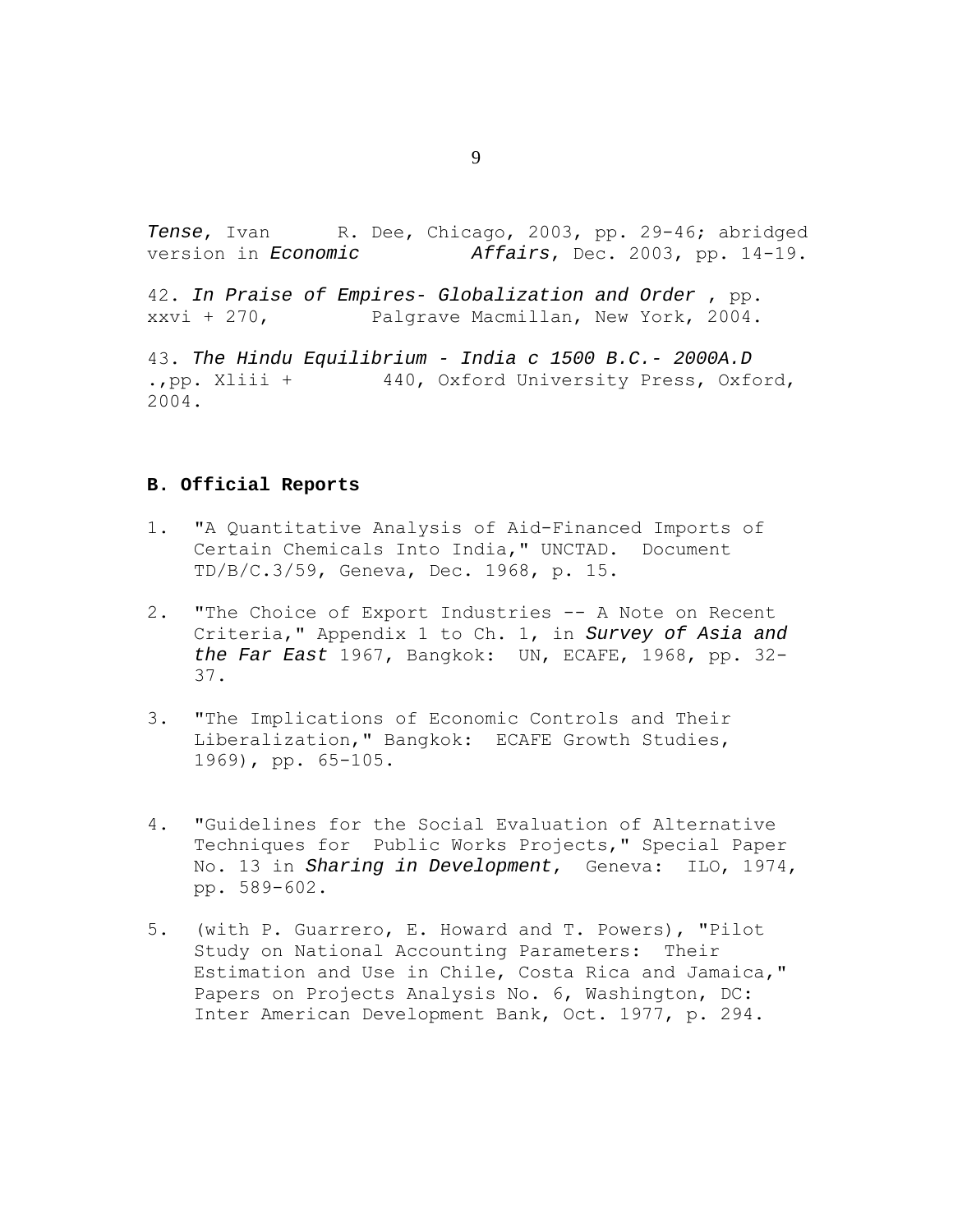- 6. "Industrial Cooperation Agreement" in *Industrial Cooperation*, Commonwealth Economic Papers No. 11, London: Commonwealth Secretariat, Dec. 1978), pp. 93- 143.
- 7. (with P. Collier), "Poverty and Growth in Kenya," World Bank Staff Working Paper No. 389, World Bank, Washington, DC, May 1980, p. 76.
- 8. "Real Wages and Exchange Rates in the Philippines 1956-1978," World Bank Staff Working Paper no. 604, World Bank, Washington, DC, Apr. 1983, p. 50.
- 9. (with M. Wolf), Part 1 of World Bank Development Report 1984, World Bank and Oxford, 1984.
- 10. "Shadow Prices for Brazil," Brazil Dept., World Bank, 1991.
- 11. "Participation, Markets and Democracy", HRO Working Paper 20, World Bank, Jan. 1994. reprinted in UB
- 12. "The Role of the Public and Private Sectors in Health Financing", HRO Working Paper 33, World Bank, June 1994. reprinted in UB
- 13. "Labor Market Insurance and Social Safety Nets", HRO Working Paper 41, World Bank, Oct. 1994.

### **C. Articles**

# **(I) Professional - Economic**

1. "Agricultural Development in Maharashtra," *Economic and Political Weekly*, Dec. 1969, pp. 1-3.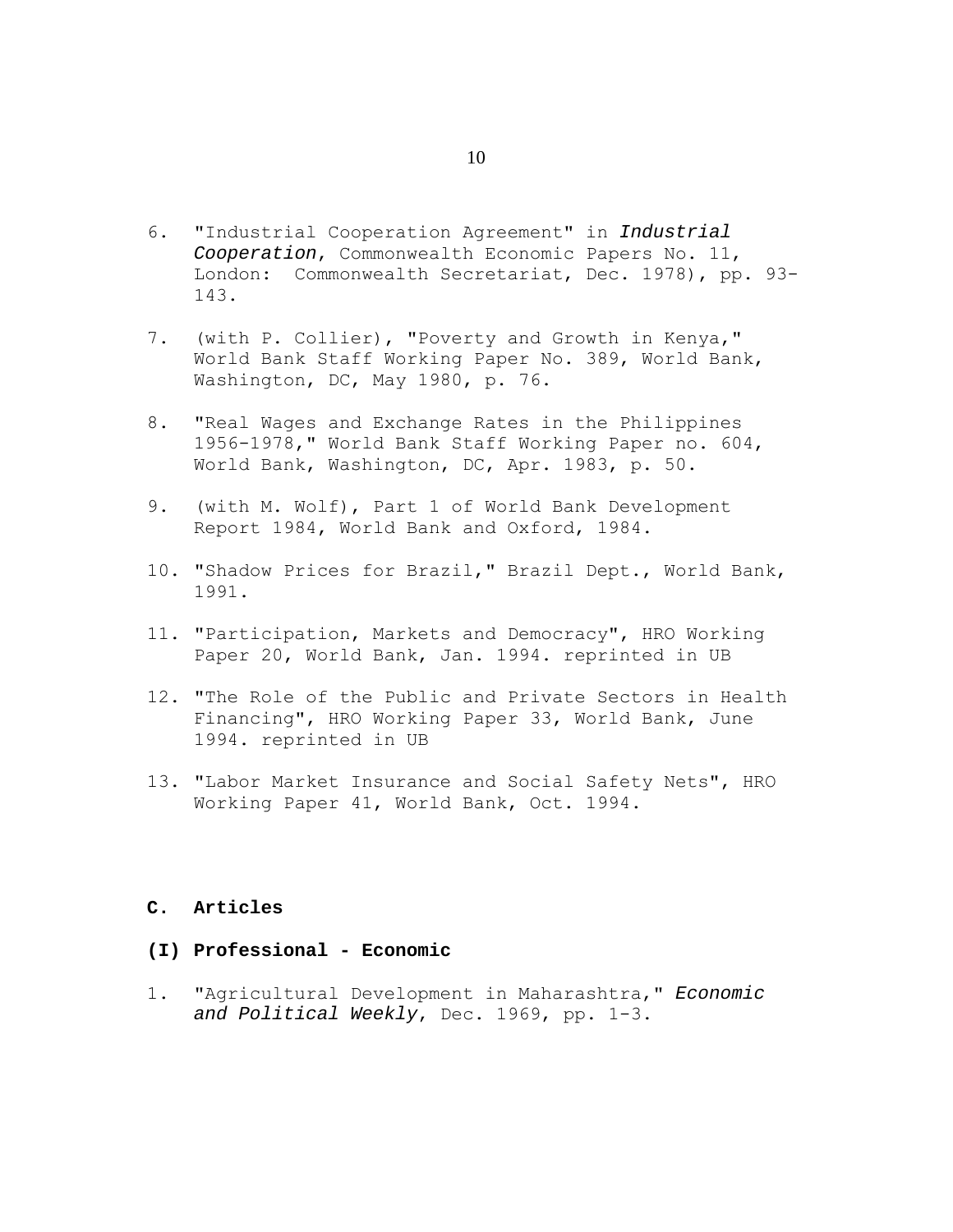- 2. "Foreign Exchange Constraints in Economic Development," *Indian Economic Journal*, July-Sept. 1970, pp. 33-46.
- 3. "Planning and Concentration of Economic Power," *Economic and Political Weekly*, July 1971, pp. 1963- 969.
- 4. "When is Foreign Borrowing Desirable?" *Bulletin of the Oxford Institute of Economics and Statistics*, Aug. 1971, pp. 197-206.
- 5. "Poverty and Unemployment A Question of Policy," *South Asian Review*, July 1972, pp. 305-12.
- 6. "The Foreign Exchange Bottleneck Revisited A Geometric Note," *Economic Development and Cultural Change*, July 1972, pp. 722-30.
- 7. "A Suggested Balance of Payments Policy for Less Developed Countries (With Particular References to India)," *Economica Internazionale*, Aug. 1972, pp. 1- 22.
- 8. "Disutility of Effort, Migration and the Shadow Wage Rate," *Oxford Economic Papers*, Mar. 1973, pp. 112-26.
- 9. "Employment, Income Distribution and a Poverty Redressal Index," *World Development*, June 1973, pp. 121-25.
- 10. "The Economics of Irrigation Engineers," *Economic and Political Weekly*, June 1973, pp. A53-A55.
- 11. "Adjustment for Trade Distortions in Project Analysis," *Journal of Development Studies*, Oct. 1974, pp. 55-80.
- 12. "The Agrarian Question," *South Asian Review*, July-Oct.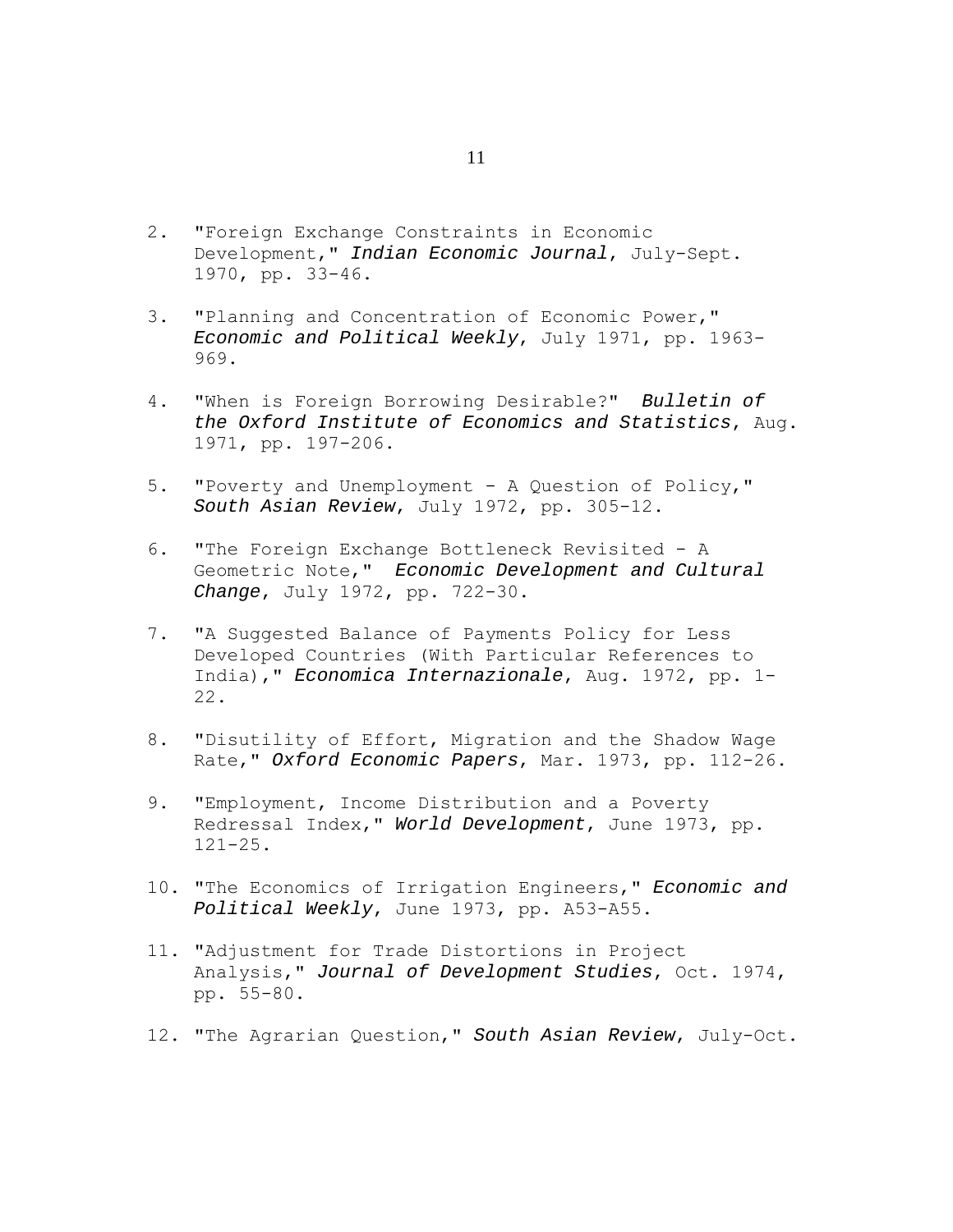1975, pp. 389-400.

- 13. "Private and Social Rates of Return in Indian Manufacturing," *Economic and Political Weekly*, Dec. 1975, pp. 1995-2000.
- 14. "The Evaluation of Aid and Foreign Investment Inflows," in Sener and Neinteufel, ed., *Manual of UNIDO-OECD-TUSAID Conference on Investment Appraisal*, (Middle East University, Ankara, 1976), pp. 45-73.
- 15. "Agricultural Growth, Real Wages and the Rural Poor in India," *Economic and Political Weekly*, June 1976, pp. 447-61.
- 16. "Distribution and Development," *World Development*, Sept. 1976, pp. 725-73.
- 17. (with P.D. Henderson), "UNCTAD IV The Commodities Problem and International Economic Reform," *ODI Review*, Oct. 1976, pp. 11-30.
- 18. "Selection of Industrial Priorities India," in *Industrial Priorities in Developing Countries*, (United Nations, New York, 1979), pp. 24-47.
- 19. "Supply Price and Surplus Labor Some Indian Evidence," *World Development*, Oct 1976, pp. 889-905.
- 20. "Shadow Prices for Non-Traded Goods: India 1973," *Shankhya Series C*, Vol. 38, Pt. 4, 1976, pp. 127-48.
- 21. "Distributional Weights, Shadow Wages and the Accounting Rate of Interest: Some Estimates for India," *Indian Economic Review*, Oct. 1977, pp. 99-131.
- 22. "Agricultural Growth and Rural Real Wages A Reply," *Economic and Political Weekly*, May 1977, pp. 802-03.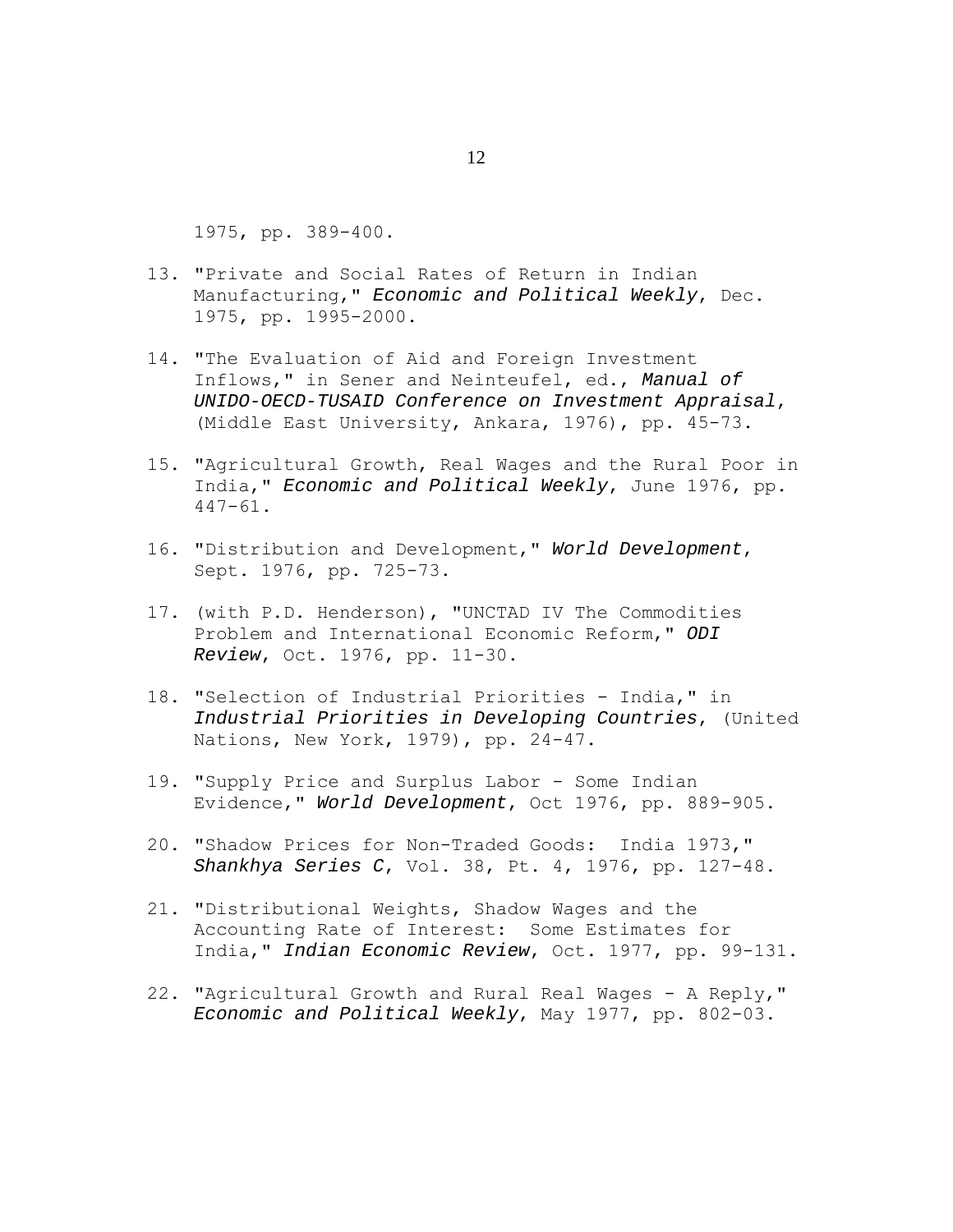- 23. "Distortions in Factor Markets," in G.M. Meier, *Leading Issues in Economic Development*, 3rd ed., (Oxford 1976), pp. 589-602.
- 24. "The Evaluation of Capital Inflows," *Industry and Development*, Vol. 1, No. 1, 1978, pp. 2-19; reprinted in World Bank Reprint Series No. 84.
- 25. "Wage and Employment Issues in National Economic Planning," *Bangladesh Development Studies, Monsoon 1978*, pp. 233-56; reprinted in World Bank Reprint Series No. 131.
- 26. "Indian export Incentives," *Journal of Development Economics*, Mar. 1979, pp. 103-17; reprinted in World Bank Reprint Series No. 105.
- 27. "The Wistful Mercantilism of Mr. Dell," *The World Economy*, Apr. 1978, pp. 263-77.
- 28. "The Multinationals," *ODI Review*, No. 2, 1978, pp. 79- 90.
- 29. "Comment on Professor Nield on Managed Trade" in R. Major (ed.), *Britain's Trade and Exchange Rate Policies*, (NIESR, Heinemann Educational Books, London, 1979), pp. 24-36.
- 30. "Alternative Theories of Industrial Wage Structure: A Review," *Indian Journal of Industrial Relations*, Nov. 1979, pp. 167-95; reprinted in World Bank Reprint Series.
- 31. "Public Enterprises," in Cody, Hughes, Wall (eds.), *Policies for Industrial Progress in Developing Countries*, (UNIDO and World Bank, Oxford University Press, Oxford, 1980), pp. 211-34.
- 32. "Politicians, Economics and Protection: The Deaf Meet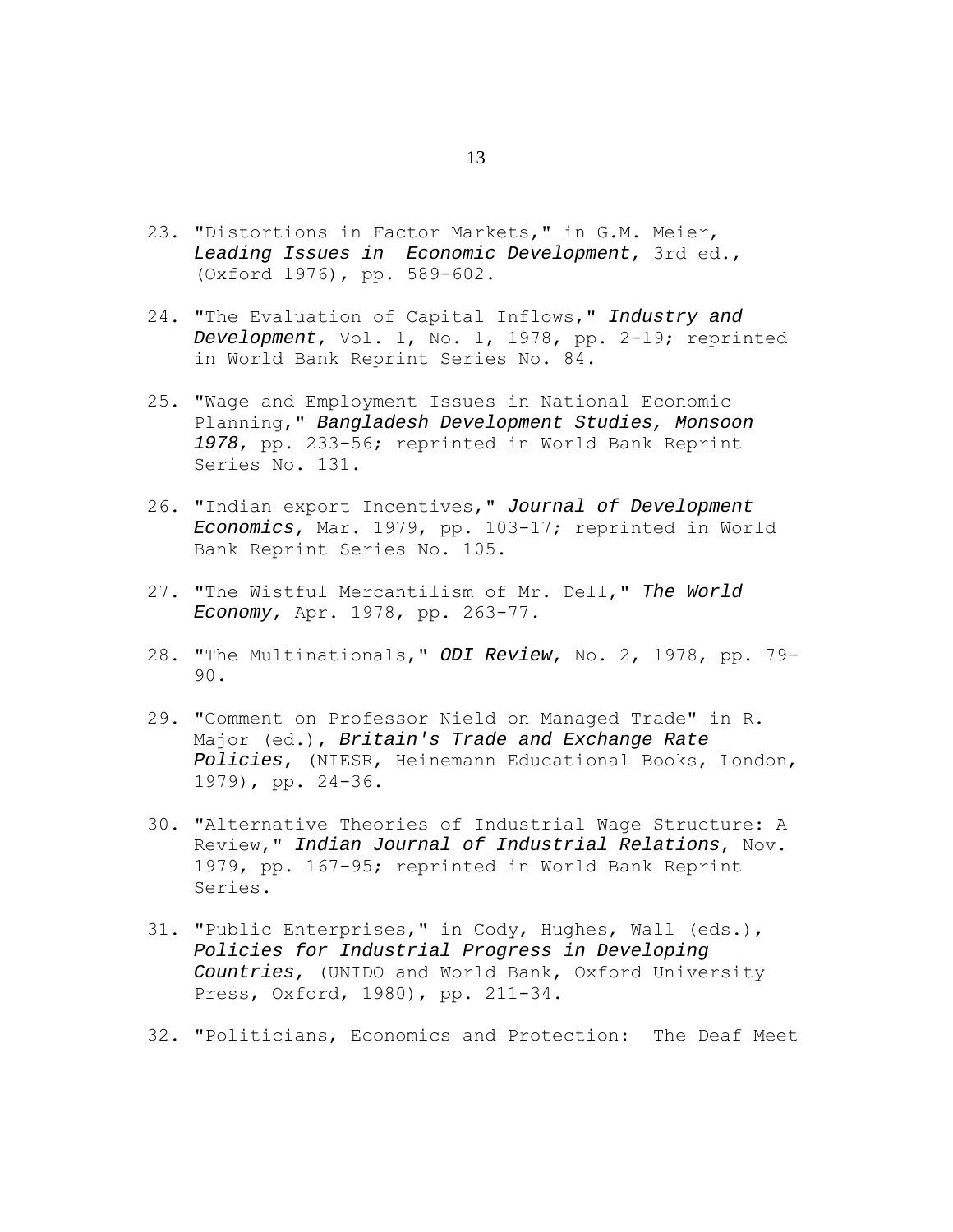the Blind," *The World Economy*, Sept. 1980, pp. 151-60.

- 33. (with L. Squire), "The Little-Mirrlees Shadow Wage Rate," *Journal of Political Economy*, Dec. 1980, pp. 1237-41.
- 34. "The Case for Free Trade," *Business Economist*, Winter 1981, pp. 6-17.
- 35. "Mr. John Biffen, MP, At the Pearly Gates," *The World Economy*, Mar. 1982.
- 36. "India -- The Land of Unfulfilled Promise," *The World Economy*, Nov. 1982, pp. 325-28.
- 37. "Do Keynesian Diagnoses and Remedies Need Revision?" in Maddison and Wilpstra (eds.), *Unemployment: The European Perspective* (Groom Helm, 1982), pp. 89-117.
- 38. "Rajaraman on 'Prices for Planning' A Reply," *Indian Economic Review*, Vol. XVII, No. 1, 1982, pp. 73-87.
- 39. "Accounting Prices for Jamaica," *Social and Economic Studies*, Sept. 1979, pp. 534-82.
- 40. (with P. Collier), "Why Poor People Grow Rich Kenya 1960-1979," *World Development*, Oct. 1984, pp. 1007- 18.
- 41. "Nationalism, Socialism and Planning -- Influential Ideas in the South," *World Development*, June 1985, pp. 749-59.
- 42. (with S. van Wijnbergen), "Government Deficits, the Real Interest Rate and LDC Debt: On Global Crowding Out," *European Economic Review*, Vol. 29, 1985, pp. 157-91.
- 43. "The Real Exchange Rate, Capital Inflows and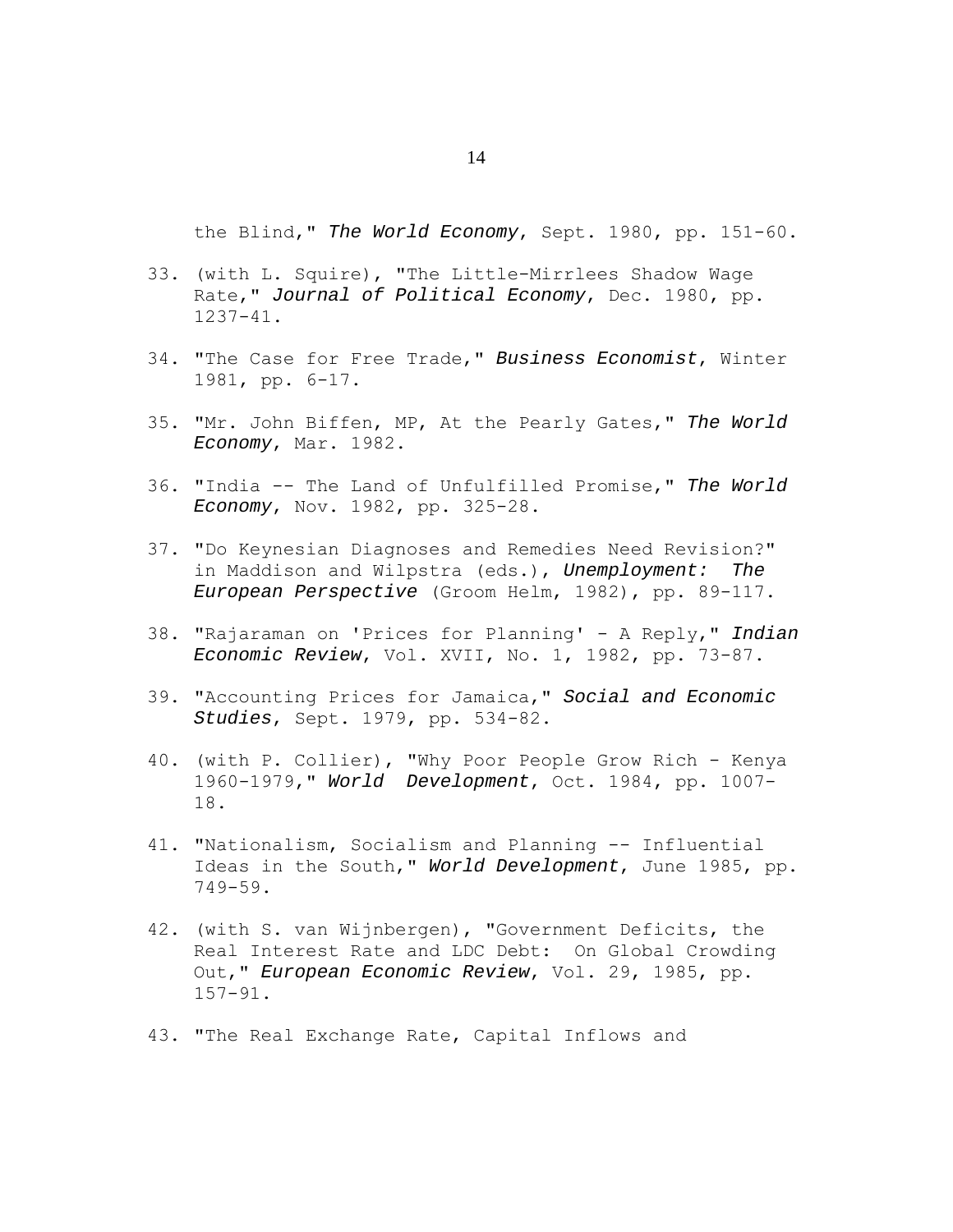Inflation: Sri Lanka -- 1970-1982," *Weltwirtschaftliches Archiv*, Dec. 1985, pp. 682-702.

- 44. "Stolper-Samuelson in the Pacific," *Journal of Development Economics*, Apr. 1986, pp. 181-204.
- 45. "Trends in Real Wages in Rural India 1880-1980," in P. Bardhan, T.N. Srinivasan (eds.), *Poverty in South Asia*, Columbia University Press and Oxford University Press, 1988, pp. 265-93.
- 46. (with M. Wolf), "Debts, Deficits and Distortions Problems with the Global Economy," in Lal and Wolf (eds.), *Stagflation, Savings and the State*, Oxford University Press, 1986.
- 47. "Poor Countries in the Global Economy," in F. Bergsten (ed.), *Global Economic International Balances*, MIT Press, 1985, pp. 65-76.
- 48. "Comment" in A. Choksi and D. Papageorgiou (eds.), *Economic Liberalization in Developing Countries*, Blackwell, 1986, pp. 217-18.
- 49. "Comment on A.C. Harberger" in G.M. Meier (ed.), *Pioneers in Development*, Second Series, Oxford University Press, 1987, pp. 193-202.
- 50. "The Political Economy of Economic Liberalization," *World Bank Economic Review*, Jan. 1987, pp. 273-99.
- 51. (with S. Rajapatirana), "Foreign Trade Regimes and Economic Growth in Developing Countries," in H. Giersch (ed.), *Free Trade in the World Economy*, J.C.B. Mohr, 1987, pp. 204-35; expanded and revised version published in *The World Bank Research Observer*, July 1987, pp. 189-217.
- 52. "Markets, Mandarins and Mathematicians," *The Cato*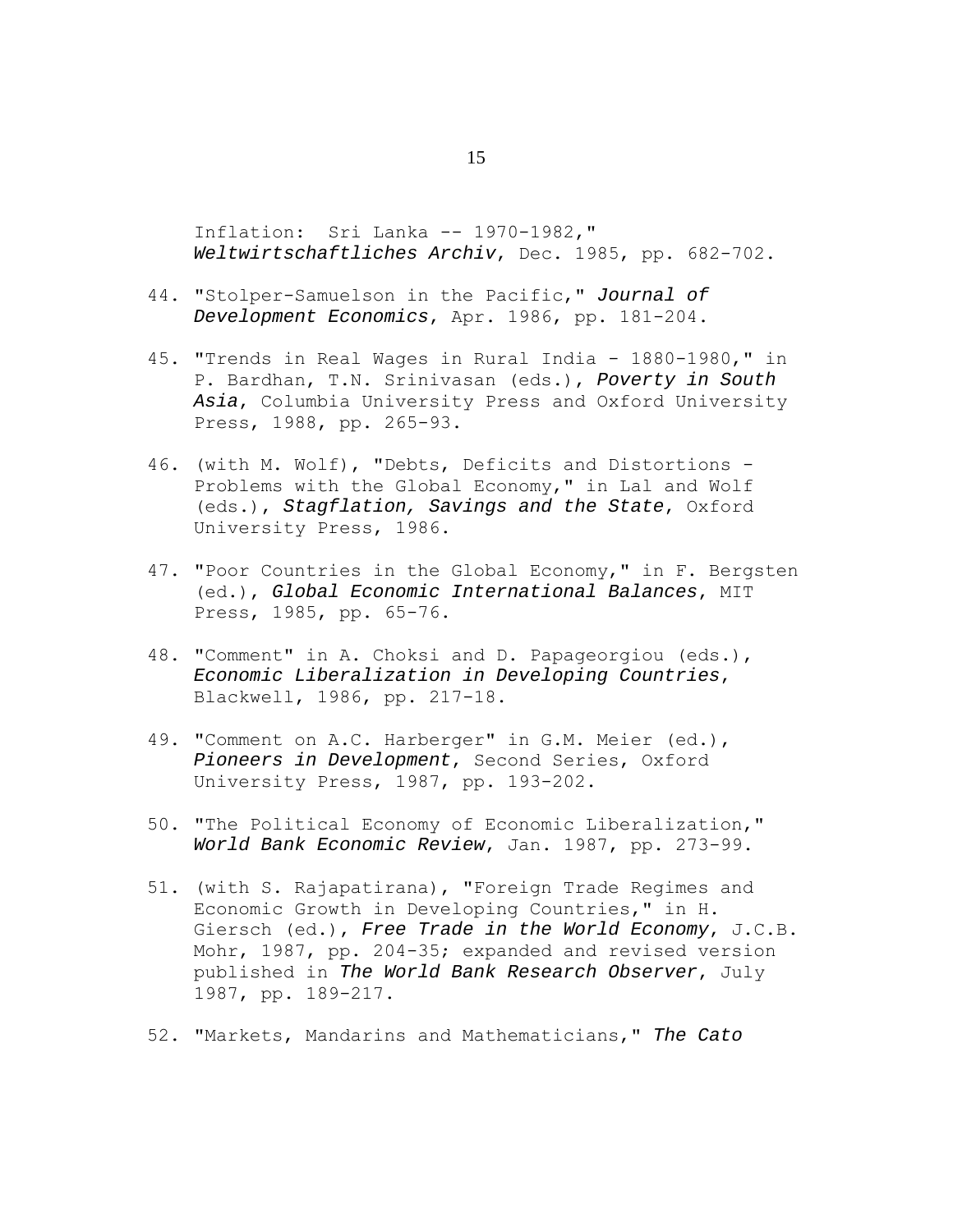*Journal*, Spring/Summer 1987, pp. 43-70.

- 53. "The Determinants of Urban Unemployment in India," *Indian Economic Review*, Jan/June 1988, pp. 61-81.
- 54. "Ideology & Industrialization to India & East Asia," in H. Hughes (ed), *Achieving Industrialization in East Asia*, Cambridge, 1988, pp. 195-240.
- 55. "The Real Aspects of Stabilization and Structural Adjustment Policies -- An Approach," *Journal of Development Studies*, Apr. 1989, pp. 291-313.
- 56. "The Political Economy of Industrialization in Primary Product Export Economies," (ed.), *The Balance Between Industry and Agriculture Vol. 5 Factors Influencing Change*, International Economic Association, Macmillan, 1989, pp. 279-314.
- 57. "Manners, Morals and Materialism," in L. Glazer and N. Glazer (ed.), *Conflicting Images: India and America*, Riverdale, 1990, pp. 271-288.
- 58. "Structural Adjustment, The Basic Needs Approach and Development Policy," *Estudios de Economica*, Vol. 15, No. 3, Dec. 1988, pp. 399-417.
- 59. "After the Debt Crisis: Modes of Adjustment for the Longer Run in Latin America," S. Edwards and F. Lorraine (eds.), *Debt, Adjustment and Recovery*, Blackwell, Oxford, 1989, pp. 100-120.
- 60. "International Capital Flows and Economic Development," in Lal and Scott (eds.), *Public Policy and Economic Development: Essays in Honor of I.M.D. Little*, Clarendon Press, Oxford, 1989, pp. 231-273.
- 61. "Population and Long Run Economic Growth in India," *Economic Affairs*, June/July 1989, pp. 19-22.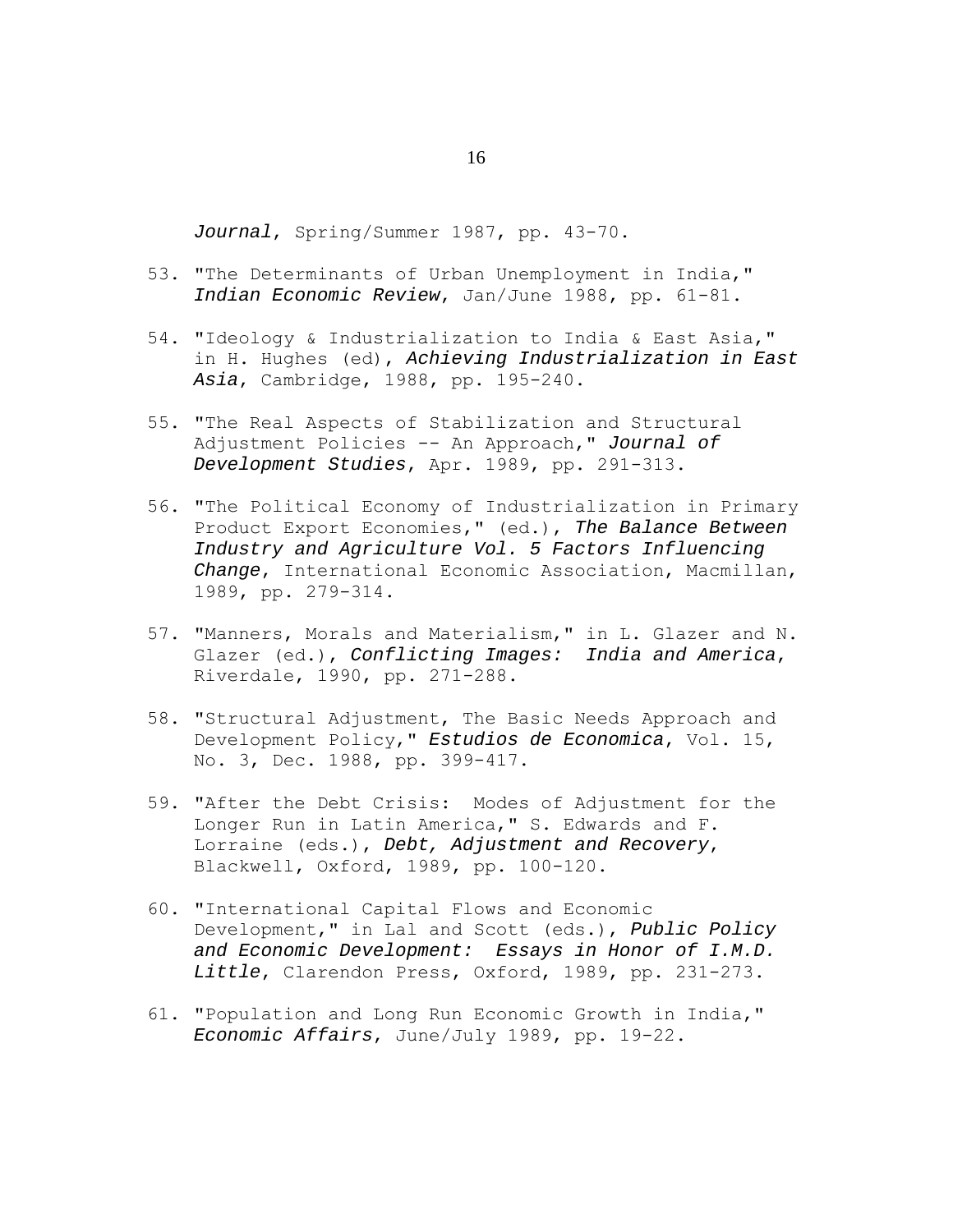- 62. "The Fable of the Three Envelopes: Analytics and Political Economy of the Reform of the Chinese Industrial Enterprises," *European Economic Review*, vol. 34, no. 6, Sept. 1990, pp. 1213-31.
- 63. "Alternative Roads to Economic Integration: The Case for Currency Competition in European Integration," *Case Western Reserve Journal of International Law*, vol. 22, nos. 2 & 3, 1990, pp. 299-310.
- 64. "The Migration of Money From a Libertarian Viewpoint," in B. Barry and R.E. Goodin (eds.), *Free Movement*, Wheatsheaf, Hemel Hempstead, 1992, pp. 95-114.
- 65. "'Comment', on Waelbroek and Bakhoven, and on Cable," in H. Siebert (ed.), *The Completion of the Internal Market*, J.C.B. Mohr, 1990, pp. 50-52 and 273-74.
- 66. "World Savings and Growth in Developing Countries," *Revista di Politica Economica*, vol. LXXX, no. XII, Dec., 1990, pp. 101-24; reprinted in M. Baldassarri, L. Paganetto and E.S. Phelps (eds.): *World Saving, Prosperity and Growth*, St. Martin's Press, New York, 1993, pp. 345-68.
- 67. "Comment," on Hulten in M. Siebert (ed.), *Capital Flows in the World Economy*, JCB Mohr, Tubingen, 1991, pp. 84-89.
- 68. "Growth Collapses, Real Exchange Rate Misalignments, and Exchange Rate Policy in Developing Countries," in E-M Classen (ed.): *Exchange Rate Policies in Developing and Post-Socialist Countries*, International Centre for Economic Growth, ICS Press, 1991, pp. 277- 99.
- 69. "Industrialization Strategies and Long-Term Resource Allocation," in Iwasaki, Mori and Yamaguchi (eds.), *Development Strategies for the 21st Century*, Institute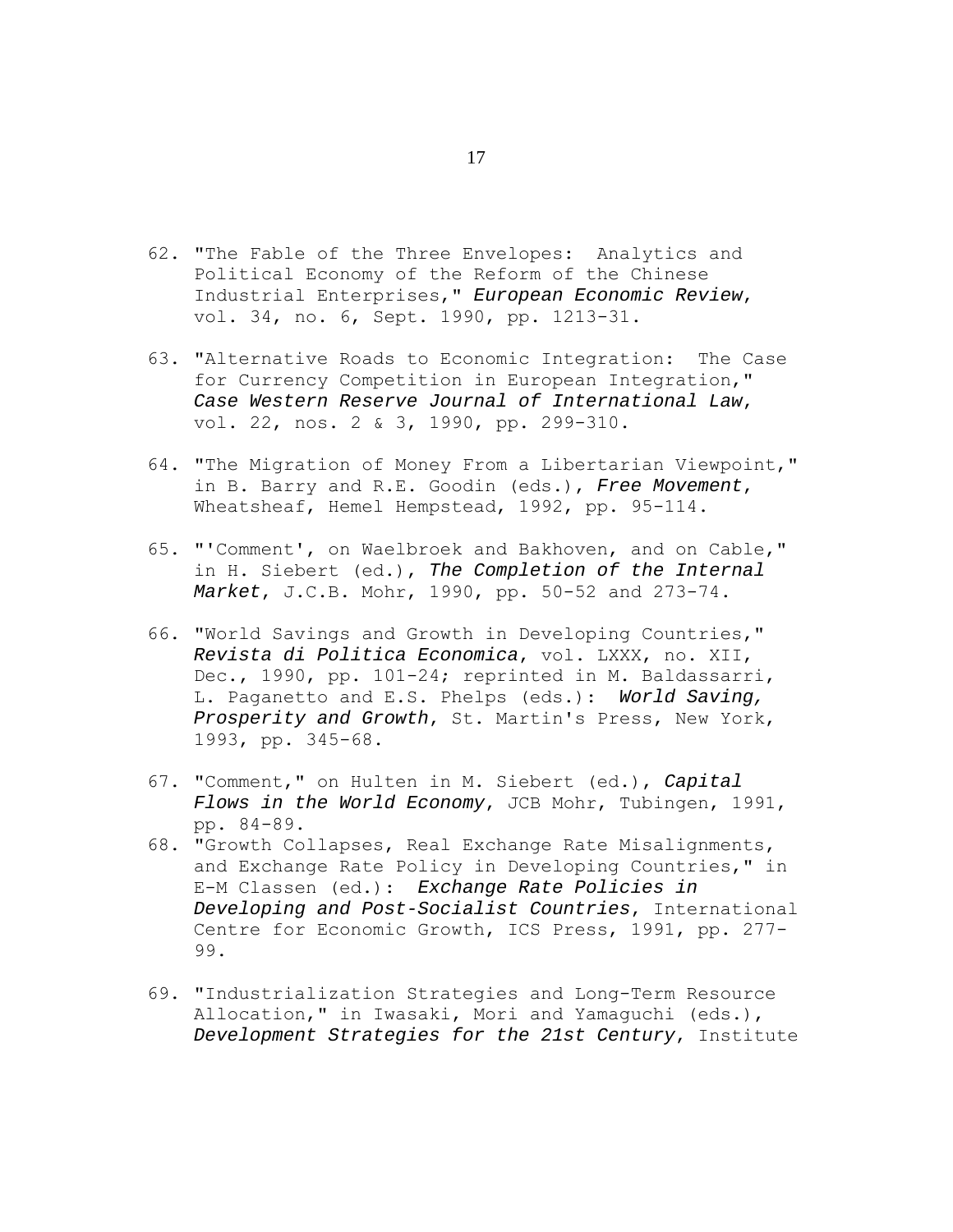for Developing Economies, Tokyo, 1992, pp. 480-507; reprinted in RE.

- 70. "Social Policy After Socialism," in H. Siebert (ed.), *The Transformation of Socialist Economies*, Tubingen, 1992, pp. 135-155; reprinted in AD.
- 71. "Does Openness Matter?", in H. Seibert (ed.): *Economic Growth in the World Economy*, J.C.B. Mohr, Tubingen, 1993, pp. 115-36; reprinted in AD.
- 72. (with S. Maxfield) " The Political Economy of Stabilization in Brazil," in R.H. Bates and A.O. Krueger (eds.): *Political and Economic Interactions in Economic Policy Reform*, Blackwell, Oxford, 1993, pp. 27-77; reprinted in RE.
- 73. "Comment," on D. North "Institutions, Freedom and Economic Growth," in Peter L.Berger (ed): *Institutions of Democracy and Development*, ICS Press, San Francisco, 1993, pp. 37-43.
- 74. "Trade Blocs and Multilateral Free Trade," *Journal of Common Market Studies*, vol. 31, no. 3, 1993, pp. 349- 58; reprinted in S. Bulmer and A. Scott (ed): *Economic and Political Integration in Europe*, Blackwell, Oxford, 1994, pp. 189-98; reprinted in AD.
- 75. "The Economic Impact of Hindu Revivalism," in M.E. Marty and R. Scott Appelby (eds.): *Fundamentalism and the State*, University of Chicago Press, Chicago, 1993, pp. 410-26, American Academy of Arts and Sciences, The Fundamentalism Project, vol. 3.
- 76. "In Praise of the Classics," in G. Meier (ed): *From Classical Economics to Development Economics*, Macmillan, London, 1994, pp. 28-50.
- 77. "Poverty and Development," in H. Siebert (ed): *The*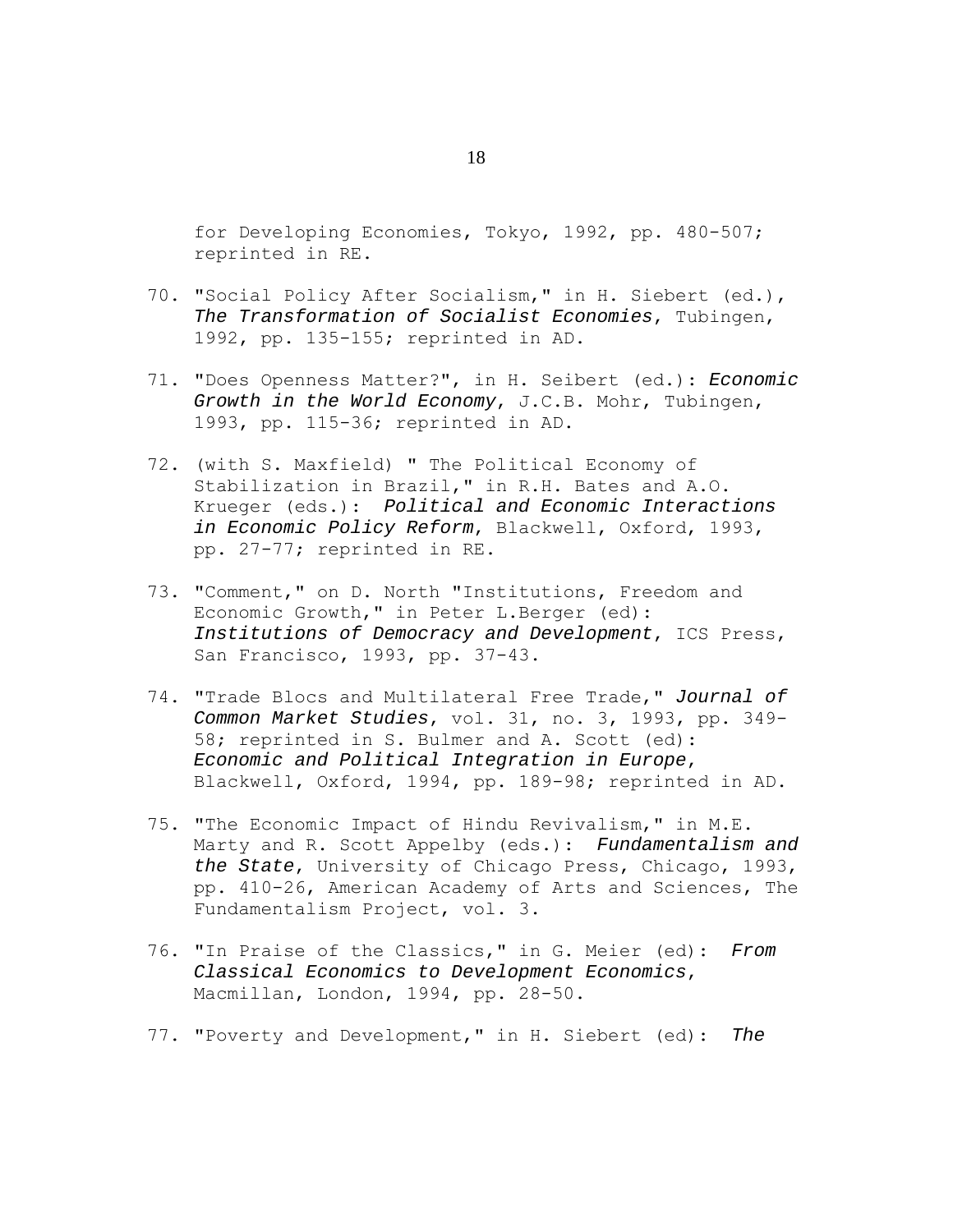*Ethical Foundations of the Market Economy*, J.C.B. Mohr, Tubingen, 1994, pp. 147-73.

- 78. "From Plan to Market," in Bretton Woods Commission: *Bretton Woods-Looking To the Future*, Washington DC, 1994, pp. C-57-66; expanded version for J. Dorn, S. Hanke and A. Walters (eds.): *The Revolution in Development Economics*, Cato Institute, 1998.
- 79. "From Closed to Open Economy Macroeconomics: The Real Exchange Rate and Capital Inflows, India 1991-94," WP No. 51, NCAER, New Delhi, pp. 1-50, Dec. 1994.
- 80. "Eco-Fundamentalism," *International Affairs*, Vol. 71, no. 3, July 1995, pp. 515-28. reprinted in UB
- 81. "India and China: Contrasts in Economic Liberalization?", *World Development*, Vol 23, no. 9, September 1995, pp. 1475-94. reprinted in UB.
- 82. "Notes on Money, Debt and Alternative Monetary Regimes for Brazil," *Revista de Economica Politica*, vol. 15, no. 4, October-December 1995, pp. 99-111.
- 83. "Why Growth Rates Differ," in Koo and Perkins (eds.): *Social Capability and Long-Term Economic Growth*, Macmillan, London, 1995, pp. 288-309; reprinted in RE.
- 84. "Policies for Economic Development -- Why the Wheel Has Come Full Circle," *South African Economic Journal*, vol. 63, no. 4, 1995, pp. 489-517.
- 85. "Participation, Markets and Democracy," in M. Lundhal and J. Ndulu (eds.), *New Directions in Development Economics*, Routledge, London, 1996, pp. 299-322. reprinted in UB
- 86. "Foreign Aid: An Idea Whose Time Has Gone," *Economic Affairs*, Autumn 1996, pp. 9-13. reprinted in UB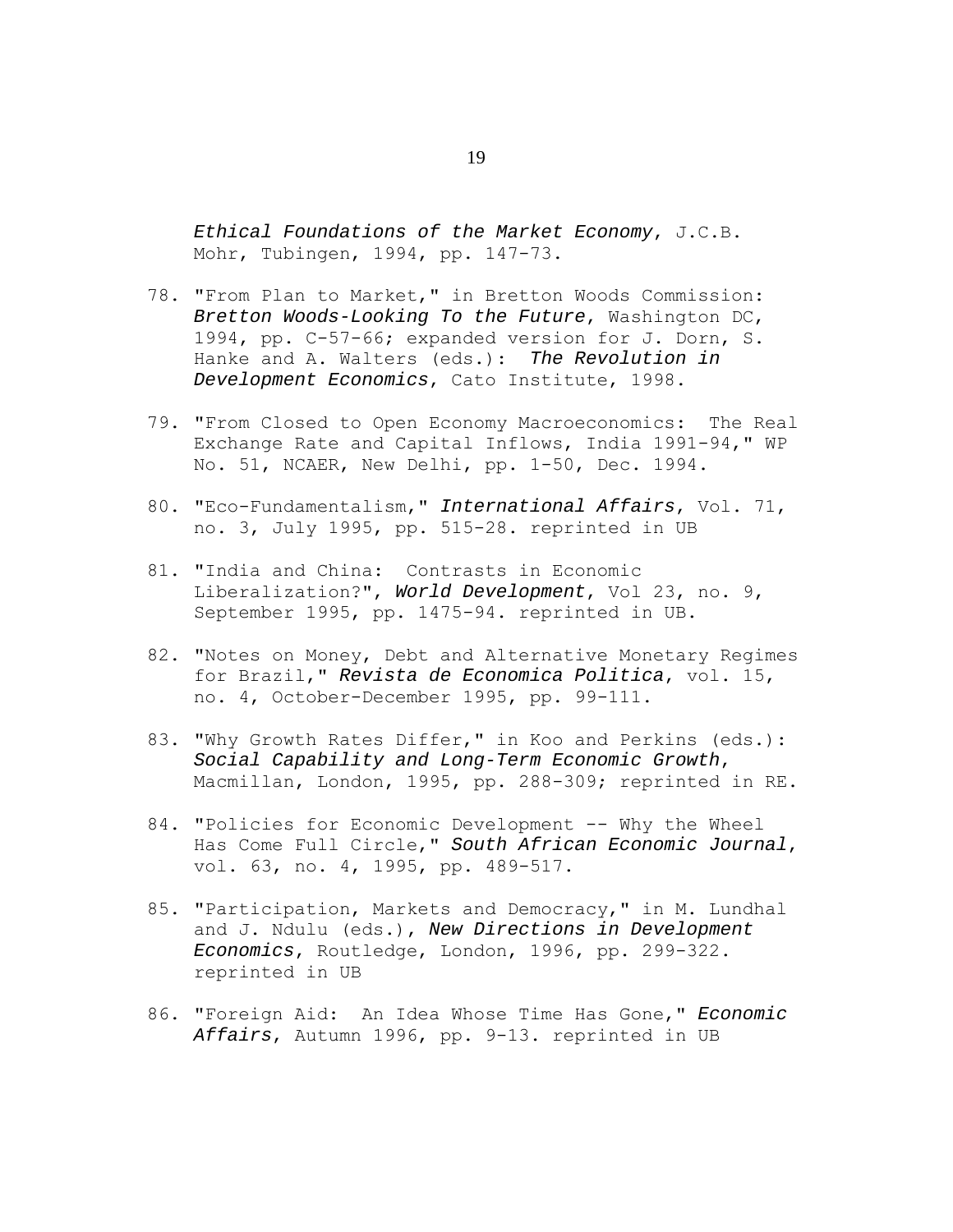- 87. "Private Provision of Public Goods," in H. Giersch ed.: *Privatization at the Turn of the Century*, Springer, Berlin, 1997, pp. 329-61.
- 88. "Economic Reforms and Poverty Alleviation" in I. Ahluwalia and I.M.D. Little (eds.): *India's Economic Reforms and Development for Dr. Manmohan Singh*, Oxford University Press, New Delhi, 1997,pp231-52. reprinted in UB.
- 89. "Ecological Imperialism" in J. Shehan (ed.) *The Costs of Kyoto*, CEI, Washington D.C., 1997.pp.83-90.
- 90. "From Planning to Regulation -- Towards a New Dirigisme?," *Cato Journal* v0.17,no.2, Fall 1997, pp.211-27. reprinted in UB
- 91. "Social Standards and Social Dumping," in H. Giersch (ed.): *On the Merits and Limits of Markets*, Springer, Berlin, 1998, p.254-74.
- 92. "Economic Development" in R.Wathnow (ed): *The E*ncyclopedia of Politics and Religion, Congressional Quarterly Inc., Washington D.C., 1998, pp.223-4.

93. "The Political Economy of Reform in Latin America" in R. Skidelsky (ed): *The Politics of Economic Reform, Profile Books,* London, pp. 165-209.

94. "Communicazione ed efficienza economica", in *Etica ed Economia*, Nemetria, Foligno, 1998, pp. 35-47. Expanded version in English reprinted in UB, chp.11, as "The Communications revolution, transactions costs, culture and economic performance".

95. "Taxation and Regulation as barriers to international capital flows", *Journal des Economistes et des* 

20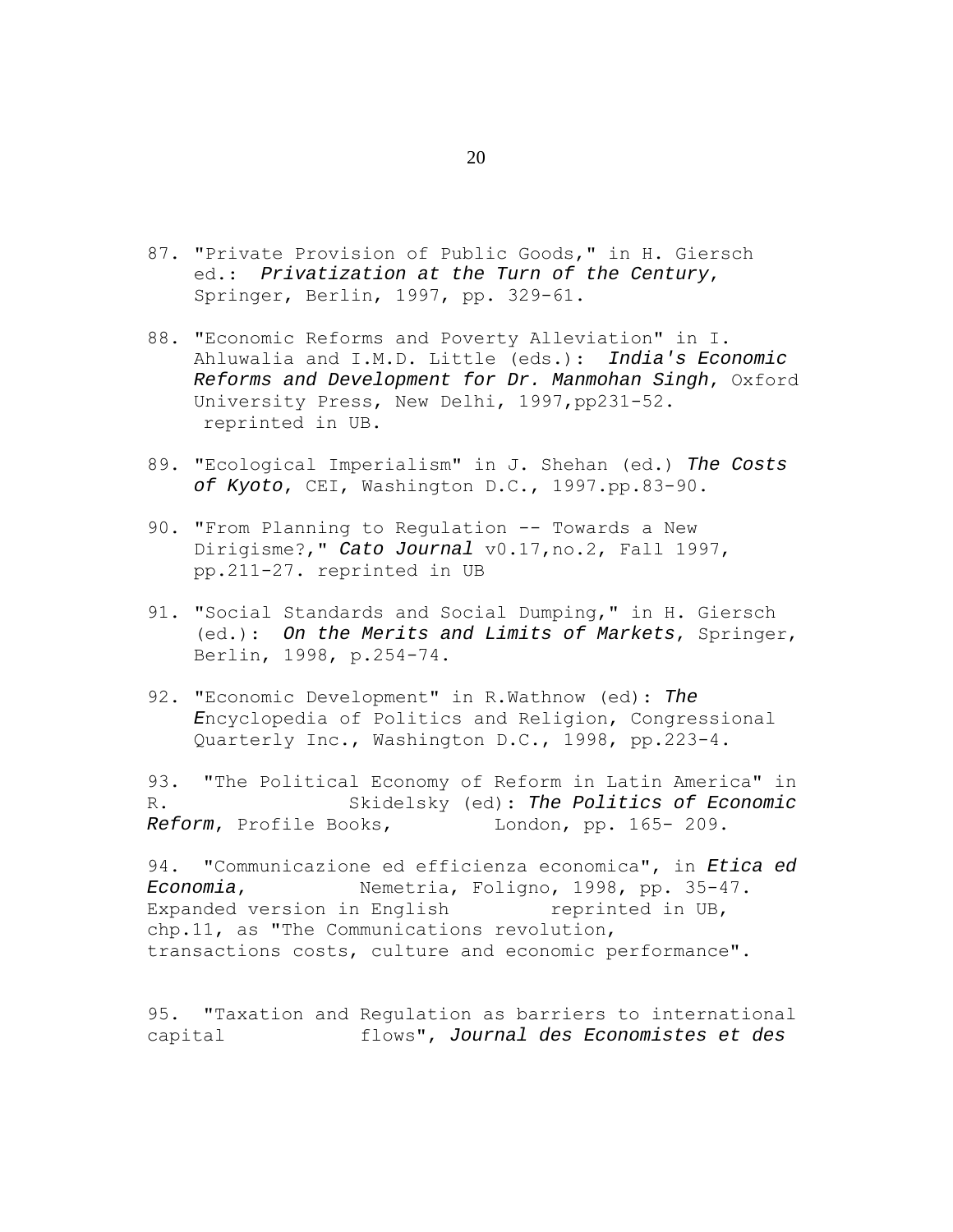*Etudes Humaines*, vol.9, no.1, 1999,pp. 3-29.

96. "The World Economy at the End of the Millennium" in J. Mueller (ed): *Prosperity, Politics and Peace--* -essays in honour of **Richard Rosecrance**, *Westview Press, New York,2000, pp.27-51 reprinted in* UB.

97. "Arms and the Man- Costs and benefits of nuclear weapons", in S. Spiegel (ed): *Dynamics of Middle East Nuclear Proliferation*, Mellen Press, New York, (in press), reprinted in UB.

98. "Globalization: what does it mean for developing and developed countries?", in H. Siebert (ed): *Globalization and Labour*, J.C.B. Mohr, Tubingen, 1999, pp. 211-21.

99. "Institutional Development and economic growth" in M.S.Oosterbaan, R. Van Steveninck, N. van der Windt (eds): *The Determinants of Economic Growth, Kluwer,Boston, 2000, pp.165- 98.* 

100. "The Third World and Globalization", *Critical Review*, vol.14, no.1,2000, ps. 35-46

101. "The challenge of globalization: there is no third way" in I.Vasquez (ed): *Global Fortune: The stumble and rise of world capitalism,* Cato Institute, Washington DC, 2000, pp. 29-41.

102. "The development and spread of economic norms and incentives" in R. Rosecrance (ed) *The New Great*  Power Coalition, Rowan and **Littlefield**, Boston, 2001, ps. 237-59.

103. (with I. Natrajan):"The Virtuous Circle- Savings, Distribution and Growth Interactions in India",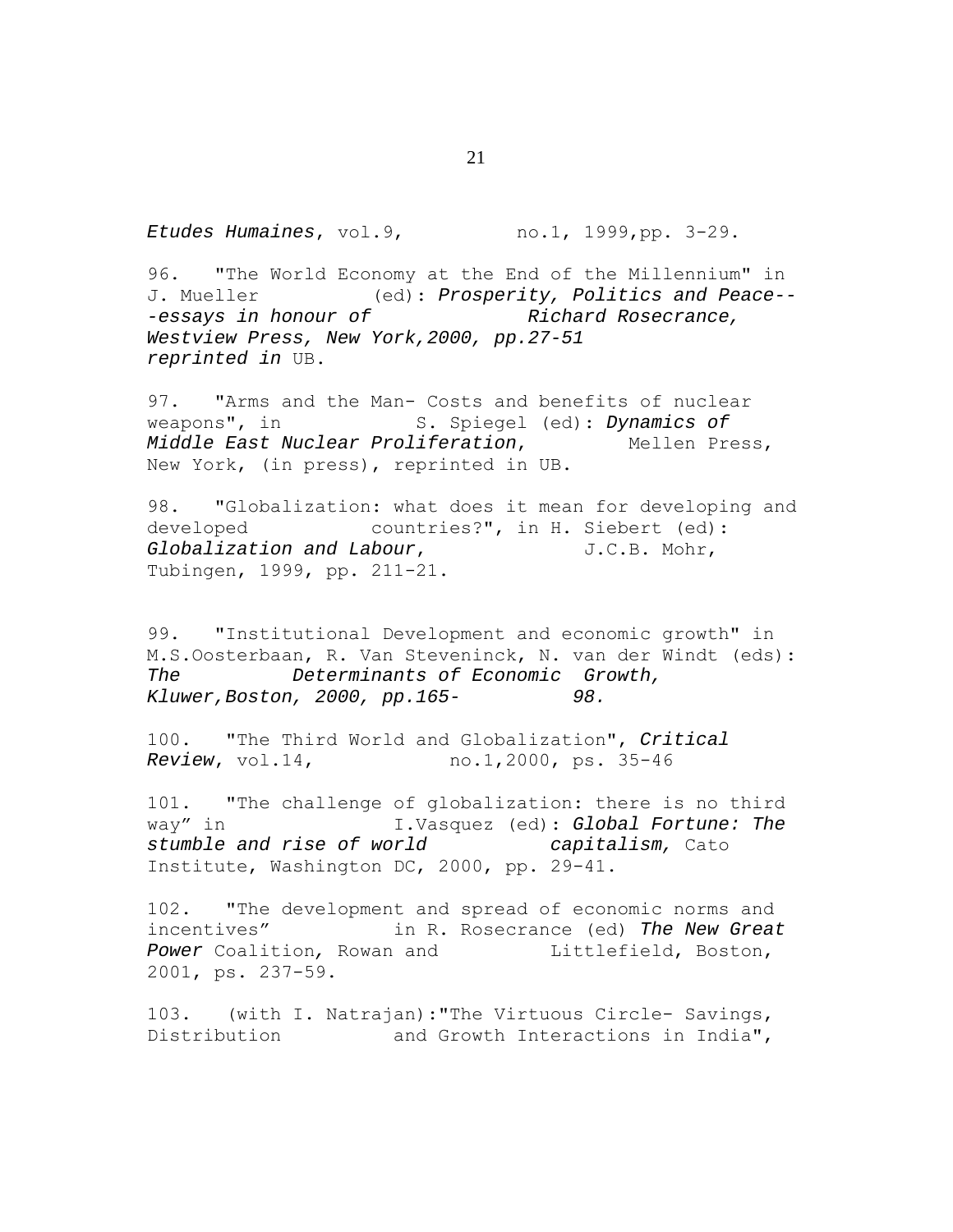in D. Lal and R. Snape eds): *Trade, Development and Political Economy--essays in honour of Anne Krueger*, Macmillan, London, 2001, ps.213- 228

104. "Cultural Self Determination, Decentralization and the Growth of Prosperity", in A.Brezski & J.Winnecki (eds): *A Liberating Economic Journey: essays in honour of Ljubo Sirc*, Centre for Research on Communist Economics, London, 2000, ps. 251- 276.

105. "Does Modernization Require Westernization ?", *Independent Review*, vol.5, no.1, Summer 2000, pp. 5-24.

106. "Culture, Democracy and Development-the role of formal and informal institutions on development", to be published in IMF's volume on "Second Generation Reforms".

107. "Smoke Gets in Your Eyes-The economic welfare effects of the World Bank-WHO global crusade against tobacco" in *War on Tobacco-At What Cost?,* Liberty Institute, New Delhi,2000, pp. 1- 25.

108. "Political habits and the political economy of economic repression and reform", *Cuadernos de economia*, Ano 37, n0.112, Dec 2000, pp.415-43.

109. "State, Church and the Competition of States-Reflections on the Rise of the West", in R. Gilmour and G. Schwartz (eds): *Freedom and Progress*, NZZ Verlag, Zurich, 2001, pp 199-226

110. "Convertibility and the Asian crisis", in W.Mahmood (ed): *Adjustment and Beyond,* Palgrave, Basingstoke, 2001,ps. 318-21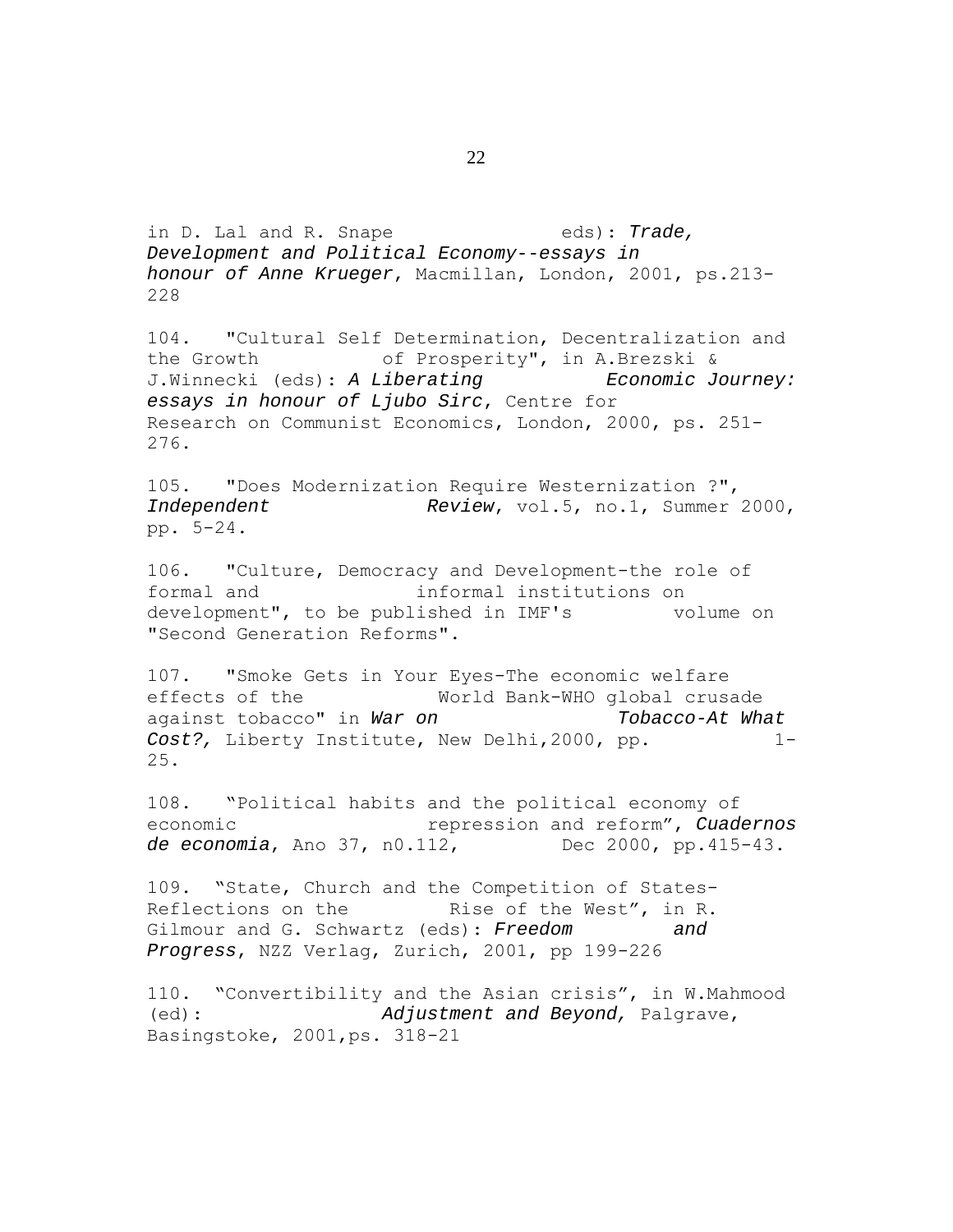111. (with R.Mohan, I.Natarajan) "Economic Reform and Poverty Alleviation- a tale of two surveys", *Economic and Political* Weekly, vol. XXXXVI, no.12, March 2001, ps. 1017-28.

112. (With S.Bhide, D.Vasudevan) "Financial Exuberance: savings deposits, fiscal deficits and interest rates in India", *Economic and Political Weekly*, vol. XXXVI, no.44,November 2001, ps.4196- 4203.

113. "Deepak Lal- An Autobiography" in R.E.Backhaus and R.Middelton (eds): *Exemplary Economists, vol.* 2, Edward Elgar, Cheltenham, 2000, ps. 369-396.

114. "The Economic Costs and Benefits of Nuclear Weapons" in D.R. Sardesai and Raju G.C. thomas (eds): *Nuclear India in the Twenty First Century* Palgrave Macmillan, New York, 2002, pp. 231-238

115. "The Structure of international capital markets" in B.Granville and V.Aggarwal (eds):*Sovereign Debt: origins, crises and restructuring* , RIIA, London, 2003, pp. 61-8.

116. "Asia and Western Dominance- retrospect and prospect", *Journal of the Asia Pacific* Economy ,vol. 8, no.3, 2003, pp. 283-299

117. "India - Population Changes and its consequences", *Population and Development Review* (forthcoming)

118. " Globalization, Imperialism and Regulation" *Cambridge Journal of International Affairs* vol. XIV, no.1, 2001,pp. 107- 121

119. "Private Morality and Capitalism: learning from the past" in J.Dunning (ed): *The Moral Imperatives*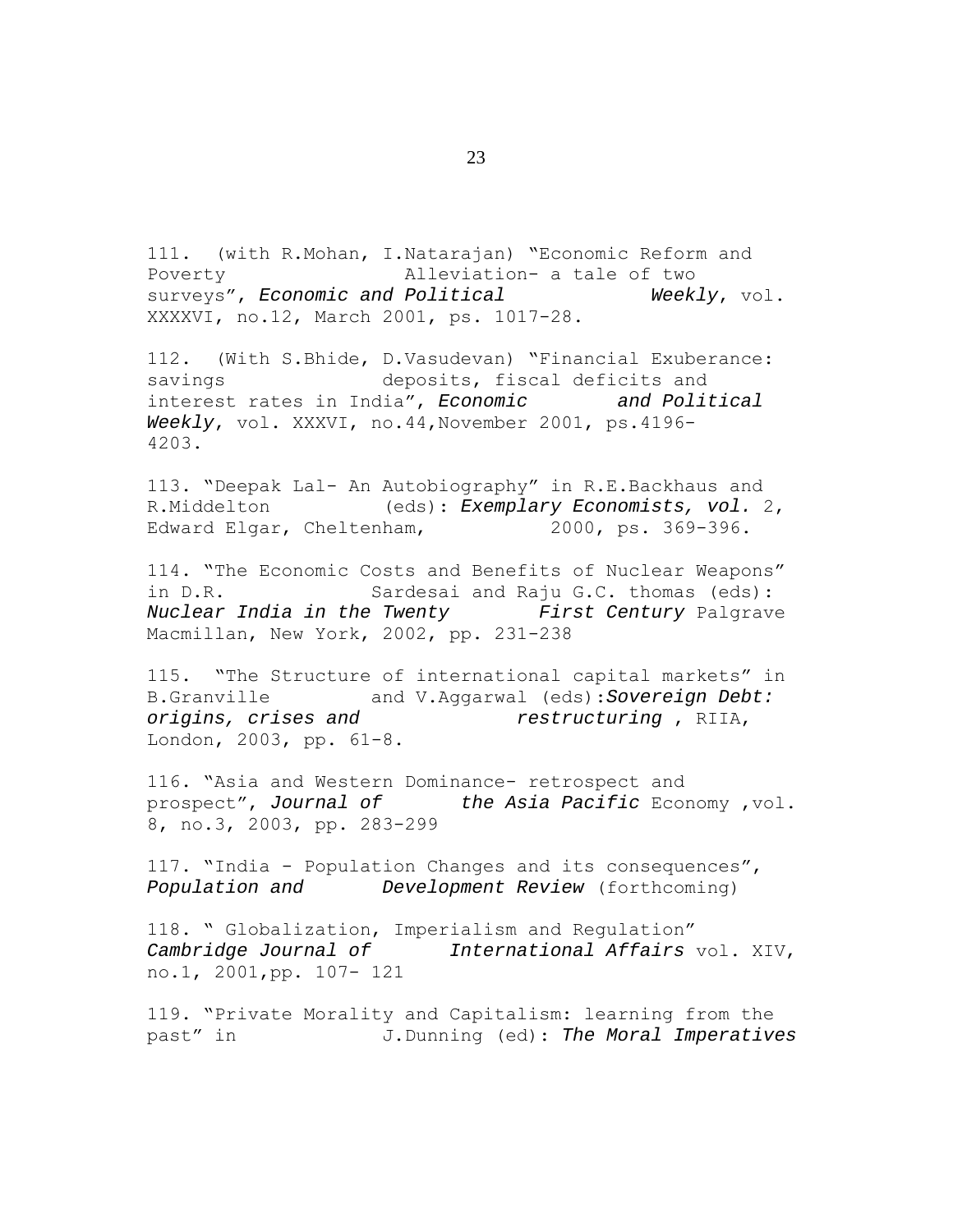*of Global Capitalism* , Oxford University Press, Oxford, 2003 pp.41-60. 120. "A Dissident vindicated" in J.Blundell et al: *A Tribute to Peter Bauer* Institute of Economic Affairs, London, 2002, ps.74-7. 121. "The Japanese Slump" in R. Pethig and M. Rauscher (eds) : *Challenges to the World Economy*, Springer, Berlin, 2003, pp. 281-90. 122: "Is Democracy necessary for Development?" in S. Ramaswamy and J.W.Cason (eds): *Development and Democracy*, University Press of New England, Lebanon NH, 2003. Pp 17-42 123. "Free Trade and Laissez Faire: Has the Wheel Come Full Circle?", *The World Economy*, vol.26, no.4, 2003, pp. 471-482 124. "The New Cultural Imperialism: the Greens and Economic Development",*Humane Studies Review*, vol.14, no.3, 2003, pp.1-18 125. (With S. Bery, and D. K. Pant) : "The Real Exchange Rate, Fiscal **Deficits** and Capital Flows: India 1981-2000", *Economic and Political Economy*, vol. XXXVIII, No. 47, Nov. 22, 2003, pp.4965- 4976. 126. (With H. Kim, G. Lu, J. Prat): "The Welfare Effects of Tobacco Taxation: estimate for 5 countries/ regions", *Journal des Economistes et des Etudes Humaines*, vol. 13, no.1, March 2003, pp.  $3 - 20$ 127. "In Defense of Empires", *Economic Affairs*, Dec. 2003, pp. 14-19.

24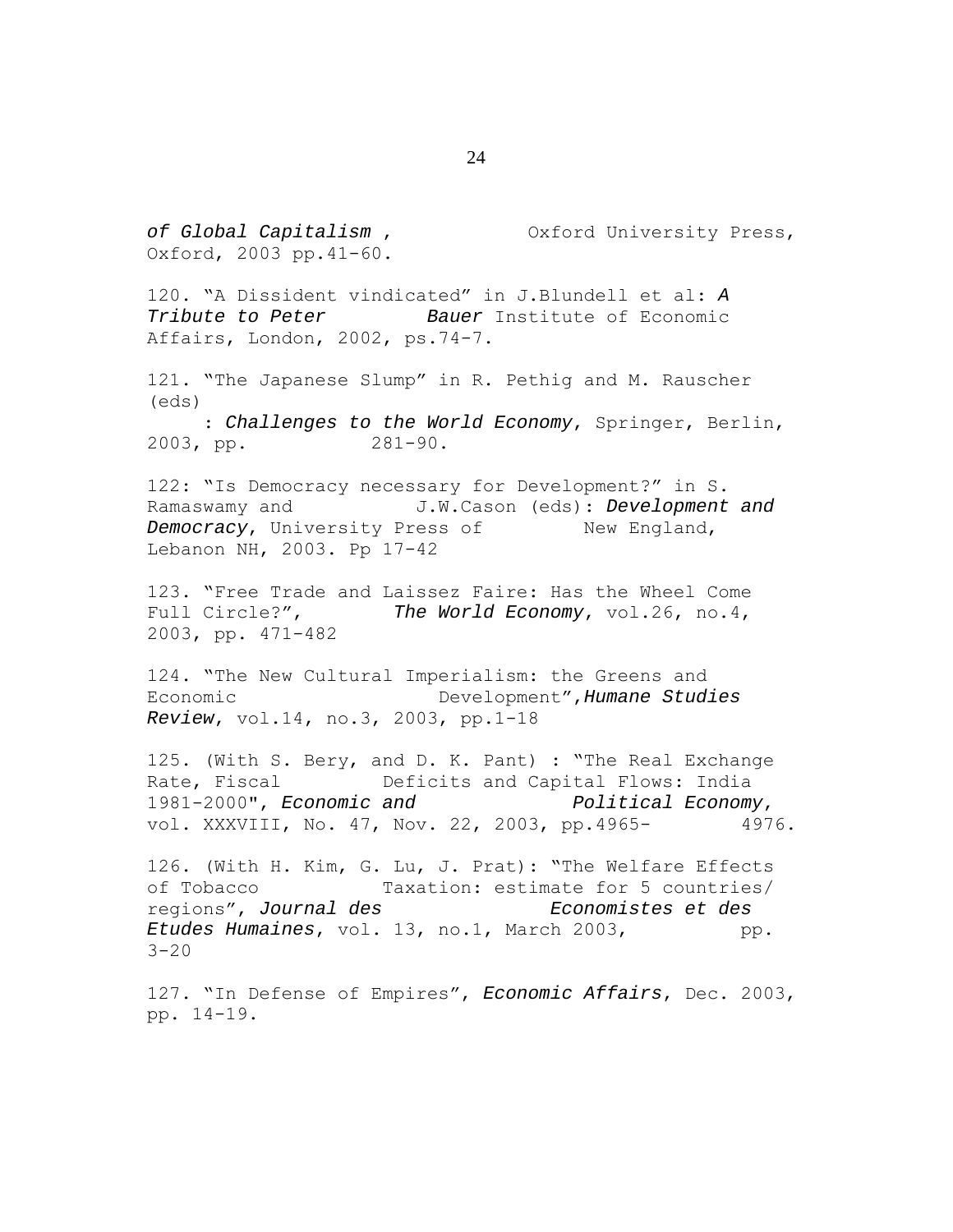### **(II) Other**:

- 1. "Generalists vs. Specialists in Indian Administration," *The Economic Weekly*, Aug. 1964, pp. 1355-58.
- 2. "The Devaluation of the Rupee," *Far Eastern Economic Review*, June 1966.
- 3. "The New Export Subsidy Scheme -- A Comment," *Economic and Political Weekly*, Dec. 1966, pp. 669-72.
- 4. "Is External Publicity Desirable?" *Economic and Political Weekly*, Sept. 1966, pp. 195-97.
- 5. "Towards an Export Policy," *Weekend Review*, Apr. 1967.
- 6. "Indian Foreign Policy I and II," *Economic and Political Weekly*, May 1967, pp. 879-87 and 933-40.
- 7. "State Trading in Exports," *Weekend Review*, June 1967.
- 8. "The Indian Economy I and II," *Far Eastern Economic Review*, Jan. 1968.
- 9. "An Industrial Misconception," *Far Eastern Economic Review*, May 1969.
- 10. "Licenses and Controls -- An Alternative View," *Seminar*, June 1972.
- 11. "Industry and Trade," *Seminar*, Jan. 1973.
- 12. "The Twenty Point Program," *Seminar*, Jan. 1976.
- 13. "Janatas New Industrial Policy -- I and II," *Times of India*, Jan. 9 and 10, 1978.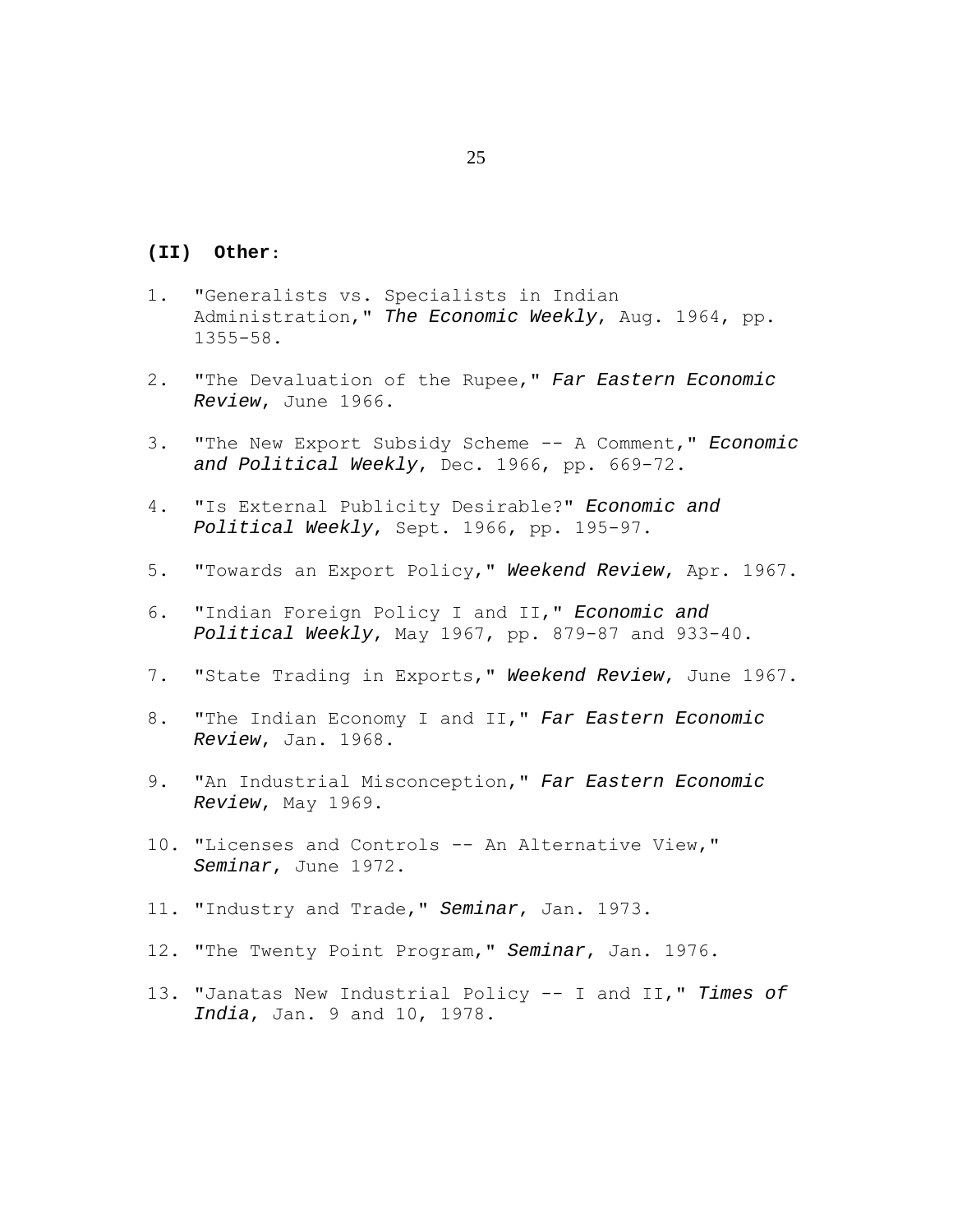- 14. "The Continuing Hangover," *Seminar*, Dec. 1979.
- 15. "Time to Put the Third World Debt Threat Into Perspective," *Times of London*, May 6, 1983.
- 16. "The `Debt Crisis': No Need for IMF Bailout," *Wall Street Journal*, Apr. 27, 1983.
- 17. "Industrialization and Protection in the Third World," *JAMA Forum*, vol. 3, no. 4, 1985.
- 18. "The Misconceptions of Development Economics," *Finance and Development*, 1985; reprinted in C.K. Wilber (ed.) *Political Economy of Development and Underdevelopment*, Random House, NY, 1988, pp. 28-36.
- 19. "Estrategias de Dessarrollo y Politicas de Promocion de Exportaciones de los Paises Recientemente Industrializados de Asia," in E. Sergio Valdirieso and C. Eduardo Galvez (eds.) *Chile En La Cuenca Del Pacifico*, Editorial Andres Bello, Editorial Juridica de Chile, Santiago, 1989, pp. 37-44.
- 20. "Protectionism, Vested Interests Draw Battle Lines," *The Times*, Dec. 6, 1990, p. 8.

21. "Green Imperialists," in *The Economist: The World in 1993*, p. 16.

- 22. "Mission Statement for a Liberal Order," *The Financial Times*, June 28, 1994, p. 18.
- 23. "The Emerging Giants," *Trade Policy Review*, Center for Policy Studies, 1994, pp. 48-63.
- 24. "Introduction, in *What is Left of Keynes?* SMF Occasional Paper No. 10, Social Market Foundation, London, 1994, pp. 5-8.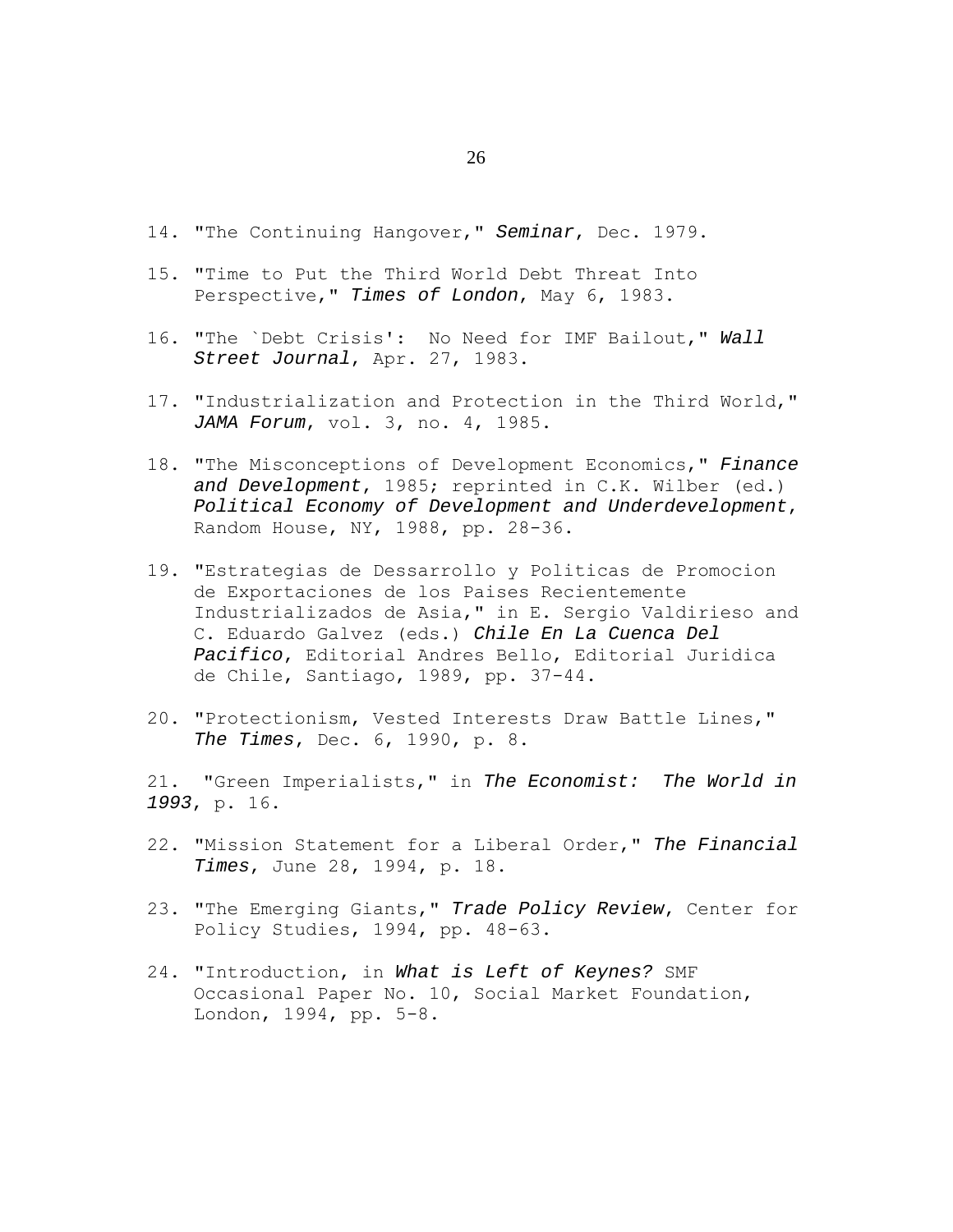- 25. "Minimum Wage, Maximum Woe," *The Independent*, Feb. 15, 1995.
- 26. "The Minimum Wage is No Cure for Poverty," *Wall Street Journal Europe*, Feb. 27, 1995, p. 10.
- 27. "Labour Standards for the WTO," *Trade Policy Review*, Centre for Policy Studies, 1995, pp. 56-65.
- 28. "The new missionaries", *Far Eastern Economic Review*, Dec. 4th 1997, p.34.

29. "Das Zyklishe Auf und Ab der liberalen Ordnungspolitik" *Neue Zurcher Zeitung, Zurich, 27/28 Dec. 1997, p.27*

30. "The Indian Bomb", *Financial Times*, May 18th 1998

31. "Don't bank on it Mr. Blair", *The Spectator*, London, 26 Sept. 1998, pp. 17-19.

32. "L'Asia smaschera l'ipocrisia americana", *Li Mes*, Rome, No. 2, 1998, pp. 33-37.

33. "Zeit zum Abschied", Frankfurter Allegemeine, Frankfurt, 10 Oct. 1998.

34. "The Euro", *Intercom March 1999.*

35. "Golden chains" in Asian millenium supplement, *Far Eastern Economic Review*, June 10. 1999,

36. " Papal Revolutions, Political habits and Predatory States: Jason Soon talks to Deepak Lal" *Policy*, Spring 1999, pp. 23-29

37. "Individualism, economic development and the decline of the western family", *Family Matters*, Issue No. 54, Spring/ Summer 1999.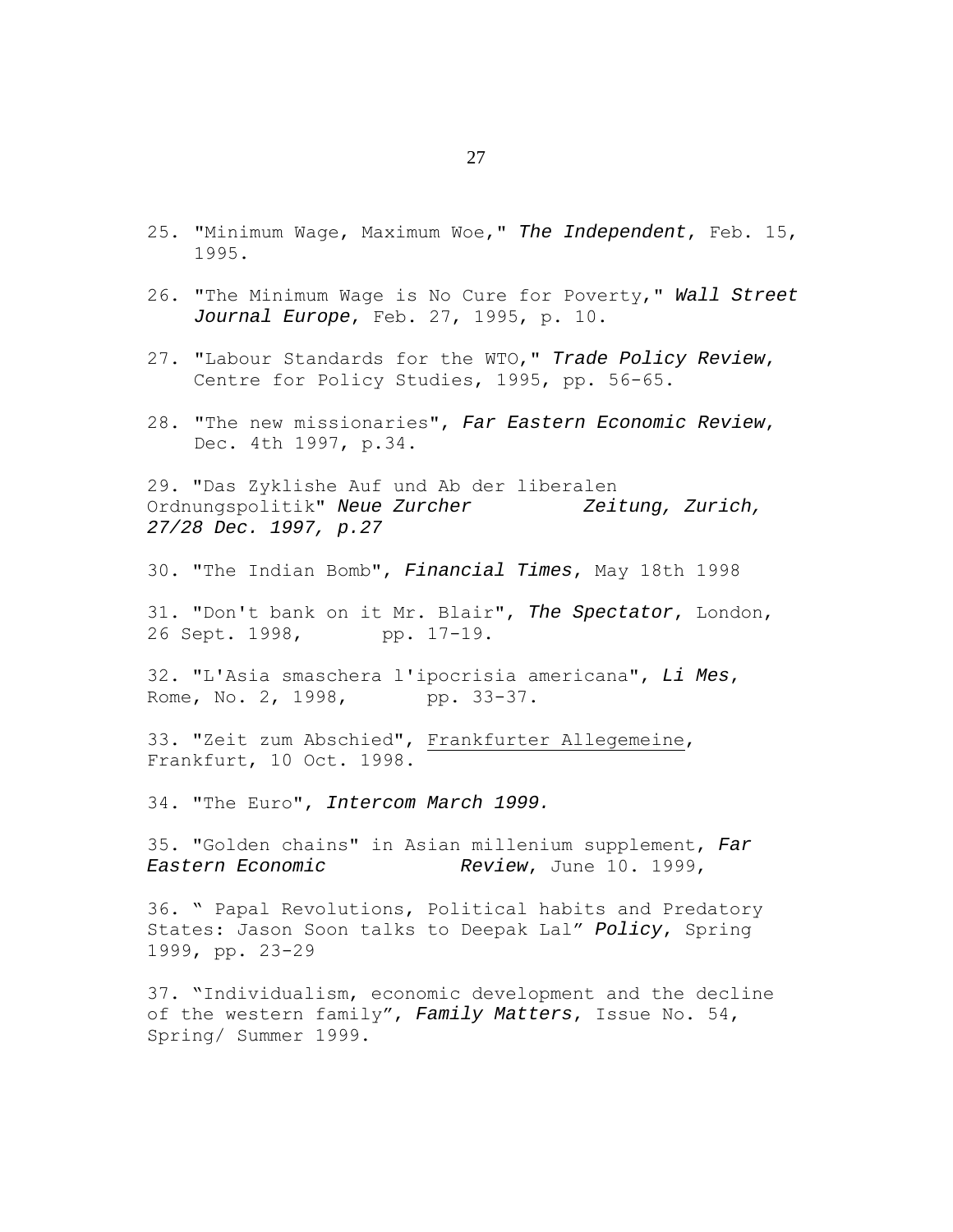36. "A Private remedy for public ills", Financial Times, July 21, 2000.

37. "How to get rich" *Prospect*, March 2001.

38. "A force to lift the curse of natural resources", *Financial Times*, October 3, 2003.

39 " How foreign reserves could make China yet stronger", *Financial Times*, December 29, 2004

40. Monthly column from January 1997 in *Business Standard*, New Delhi. (Texts available on my website) . These have been syndicated in numerous newspapers in the Second and third Worlds though Project Syndicate.

## **D. Book Review** of:

- 1. J. Mellor, et al., "Developing Rural India," *Indian Economic Review*, Apr. 1970.
- 2. A.R. Khan, "The Economy of Bangladesh in South Asia," *South Asian Review*, 1973.
- 3. B.S. Minhas, "Planning and the Poor in India," *International Centre Quarterly*, Oct. 1974.
- 4. Nabgopal Das, "The Indian Economy Under Planning," *Population Studies*, July 1975.
- 5. J.N. Bhagwati and T.N. Srinivasan, "Foreign Trade Regimes and Economic development in India," *Journal of Development Economics*, Sept. 1977.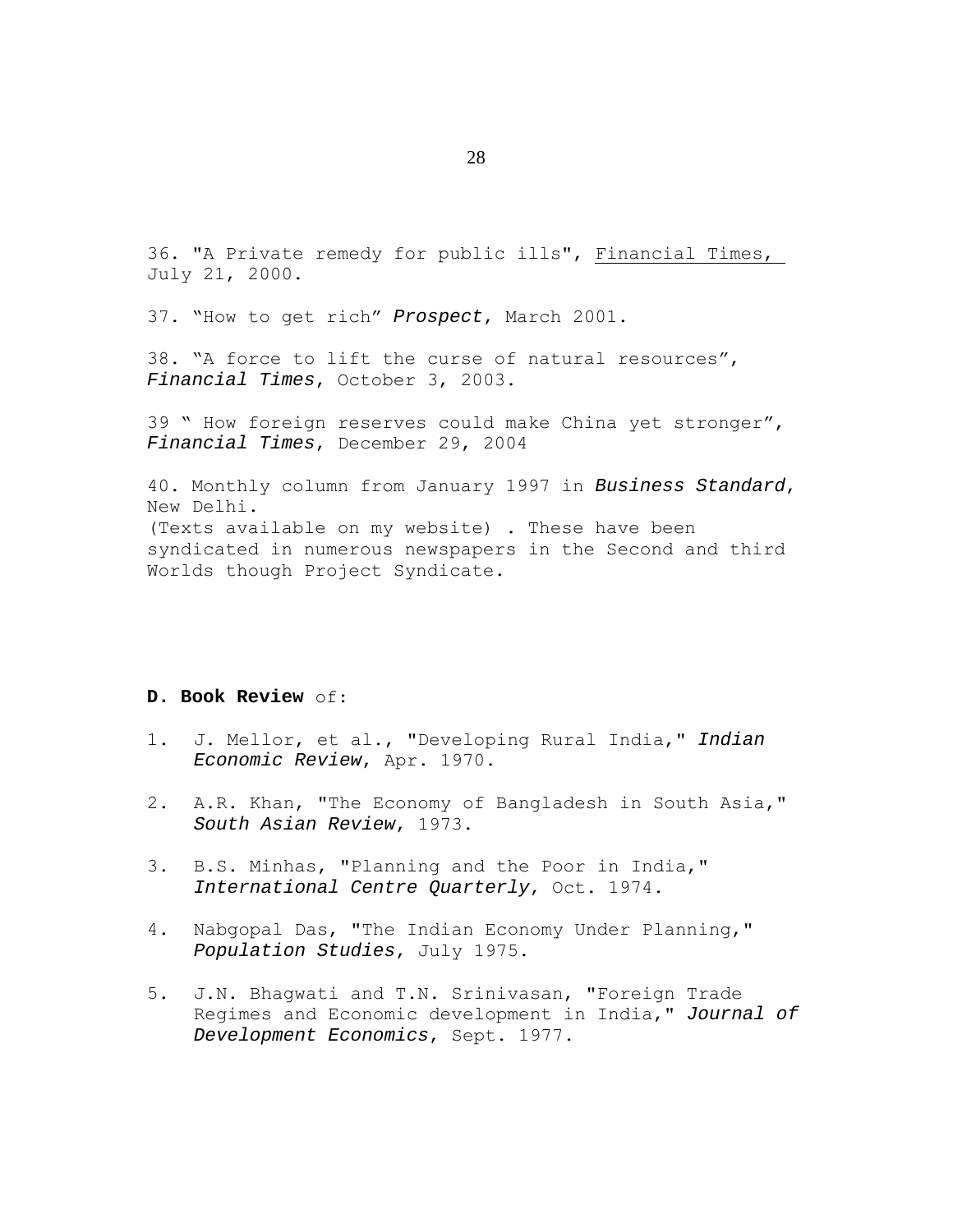- 6. A.K. Dasgupta, "The Economics of Austerity," and M. Haq, "The Poverty Curtain -- Choices for the Third World, *ODI Review*, No. I, 1977.
- 7. A.K. Dasgupta, "A Theory of Wage Policy," *Economic Journal*, Dec. 1977.
- 8. W. Leontief, "The Future of the World Economy," *Economic Journal*, June 1979.
- 9. J. Bhagwati, "Anatomy and Consequences of Exchange Control Regimes," *Journal of Political Economy*, July-Aug, 1981.
- 10. K. Griffin and J. James, "The Transition to Egalitarian Development," *Third World Quarterly*, June 1982.
- 11. S. Lall, "Developing Countries in the International Economy," *Economic Journal*, Mar. 1983.
- 12. A.O. Krueger (ed.), *Trade and Employment in Developing Countries*, vol. 2, "Factor Supply and Substitution," *Economic Journal*, Dec. 1983.
- 13. W. Cline, "International Debt: Systemic Risk and Policy Response," *The Banker*, Aug. 1985.
- 14 LeRoy Jones (ed.), "Public Enterprise in Less Developed Countries," *Economic Journal*, Dec. 1985.
- 15. J. Roemer, "A General Theory of Exploitation and Class," *Journal of Economic Behavior & Organization*, vol. 7, 1986, p. 102-06.
- 16. C. Lipson, "Standing Guard," *Times Literary Supplement*, May 2, 1986.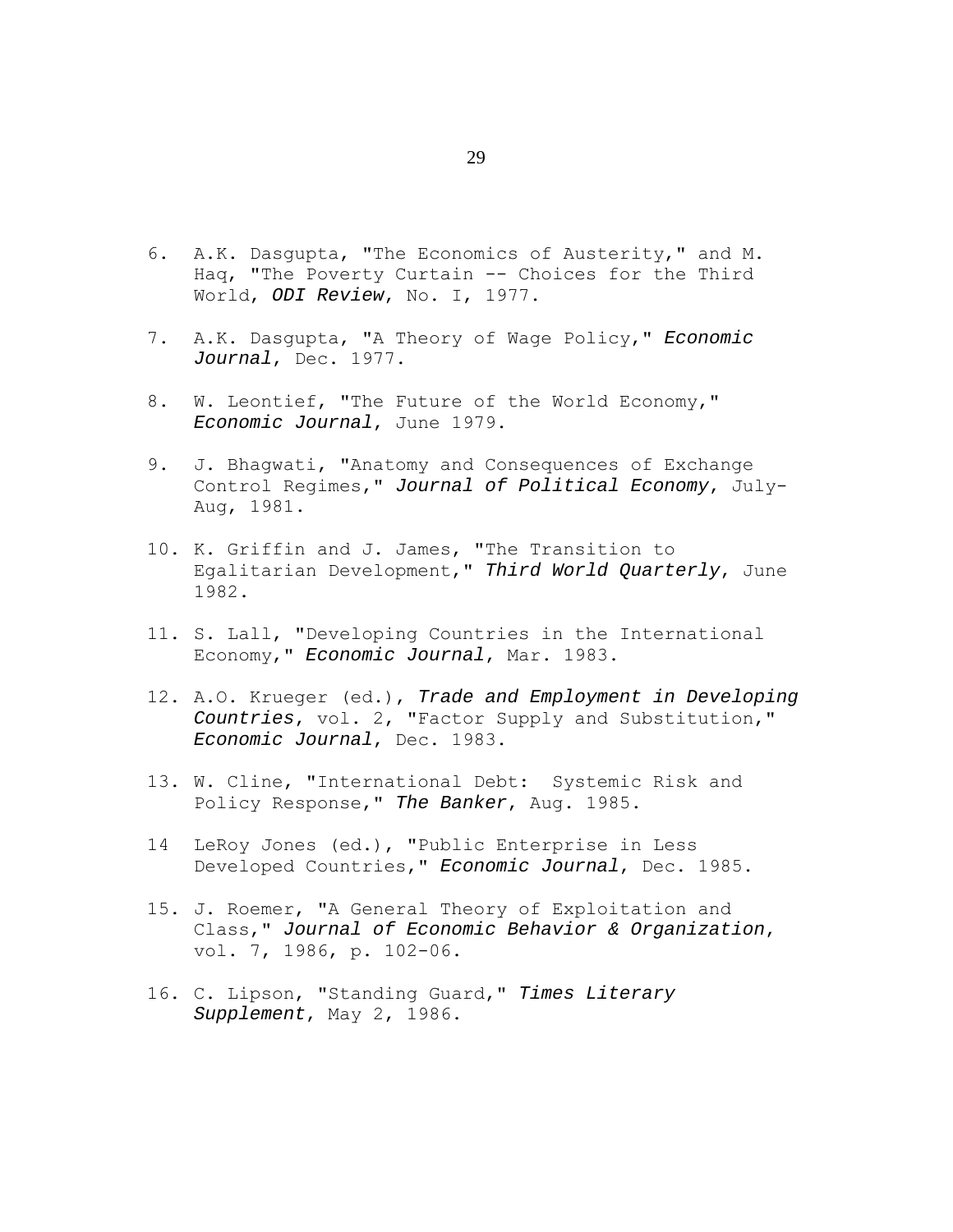- 17. D.K. Fieldhouse, "Black Africa," *Times Literary Supplement*, May 1, 1987.
- 18. R. Rosecrance, "The Rise of the Trading State," *World Economy*, Mar. 1988.
- 19. H. de Soto, "The Other Path," *Orbis*, Spring 1989.
- 20. A. Bagchi, "The Evolution of the State Bank of India," 2 vols., *Economic Journal*, Sept. 1990.
- 21. P. Streeten (ed.), "Beyond Adjustment -- The Asian Experience," *Asian Pacific Economic Literature*, March 1991, pp. 93-94.
- 22. J. Cody, et al., "Policy Design and Price Reform in Developing Countries," *Manchester School*, Sept. 1992, p. 1330.
- 23. M. Lindberg and N. Ramirez, "Managing Adjustment in Developing Countries," *Weltwirtschafliches Archiv*, No. 3, 1992, p. 603.
- 24. Review article titled "Adam Smith Altruist," *Times Higher Education Supplement*, Jan. 27, 1995, p. 23.
- 25. E. Nafzijer, "The African Debt Crisis," *Journal of Economic Literature*, Mar. 1995.
- 26. R. Kley, "Hayek's social and political thought", *Times Higher Education Supplement July 14, 1995, p. 11*

27. F.A. Hayek, "Contra Keynes and Cambridge", *Times Higher Educational Supplement*, May 24, 1996, p.27.

28. J. Cameron (ed.), "Poverty and Power," *Journal of Economic Literature*, vol. XXXV, no.1, March 1997.pp.148-9

29. D.S. Landes, "The Wealth and Poverty of Nations",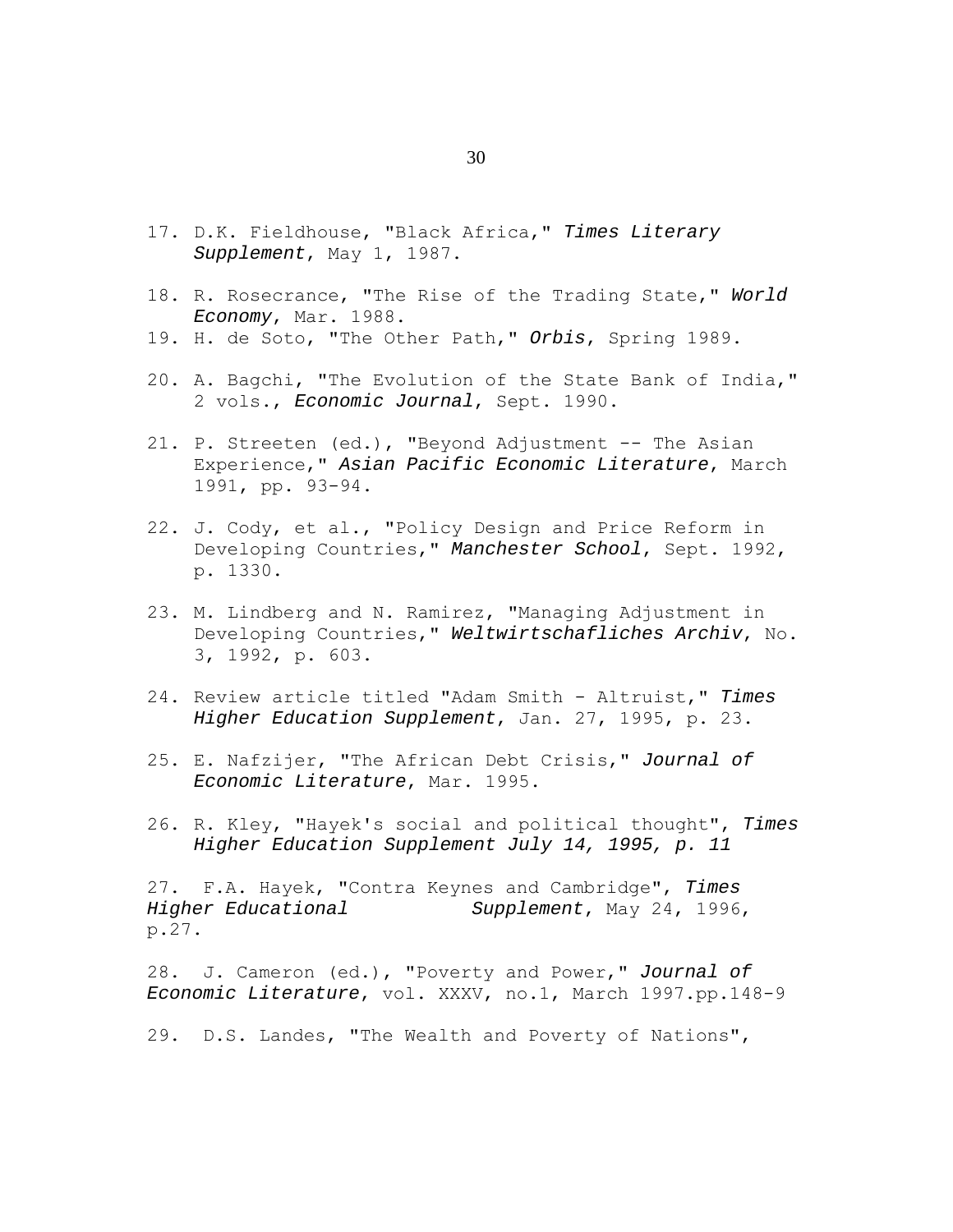*Cato Journal*, vol. 18, no.2, 1998, pp.305-9.

30. T.J.Byres (ed), "The Indian Economy : major debates since independence", *Economic Journal*, vol.109, no.459, Nov. 1999 pp.F808-9.

31. James C.Scott: "Seeing Like a State", Independent Review, vol. 5, no.1, 2000, pp.140-2.

32. Peter Self: "Rolling Back the Market", Times Literary Supplement, July 7, 2000.

33. J.Fei and G.Ranis: " Growth and Development from an evolutionary perspective", Journal of Economic Perspectives, vol. XXXIX, no.1, March 2001, pp. 167-8.

34. K.Pomeranz: "The Great Divergence", Economic History Net, July 2000.

35. M. Olson: "Power and Prosperity", Prospect, March 2001

36. H. de Soto: "The Mystery of Capital", Prospect, March 2001

37. P. Bauer: " From Subsistence to Exchange", Times Literary Supplement 15 December 2000.

38. Alan Macfarlane: " The Riddle of the Modern World: Of Liberty, Wealth and Equality", *Independent Review*, vol. VII, no. 2, Fall 2002, pp.289-91.

39. L. Greenfield: "The Spirit of Capitalism- Nationalism and Economic Growth" Economic History Net, February 2003

40. W. Easterly: "The Elusive Quest for Growth", Economic Record, 2002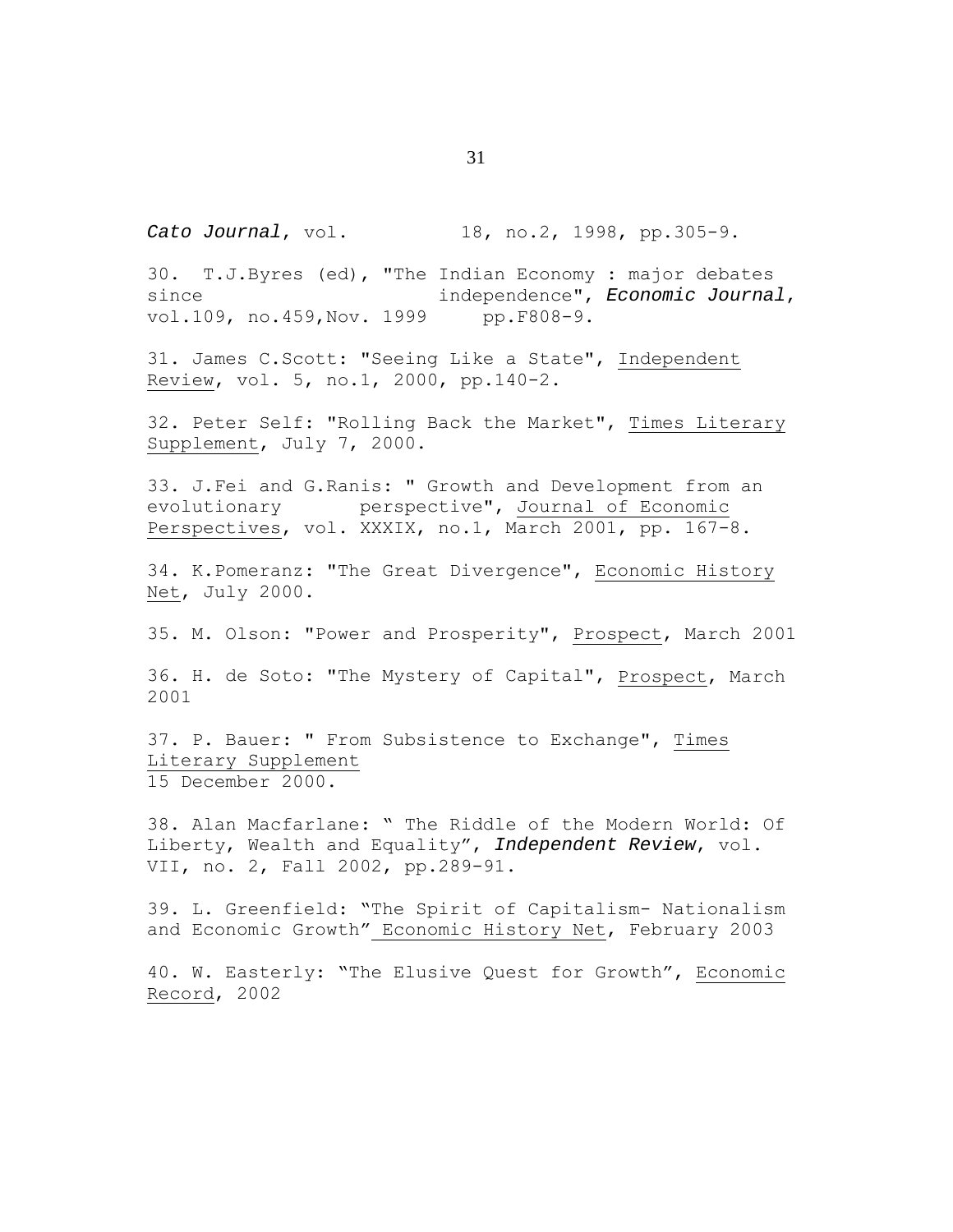# **E. Research Grants**

- 1968-70 From the Leverhulme Foundation for a study of small scale irrigation in India.
- 1970-72 From the Overseas Development Administration, UK, for a study of foreign investment in developing countries.
- 1974-76 From the ILO for a study of labor-capital substitution in the Philippines.
- 1978-81 From the World Bank Research Committee for a study of wage and employment structures in India, Kenya and the Philippines.
- 1980-83 From the Nuffield Foundation, U.K., for a study of the new international economic order.
- 1985-91 From the World Bank's Research Policy Council, for a multicountry comparative study of "The Political Economy of Poverty, Equity and Growth".

### **F. Unpublished:**

- 1. "Export Promotion in India," B. Phil thesis, University of Oxford, 1965.
- 2. "Indian Industry Studies," OECD Development Center, 1968.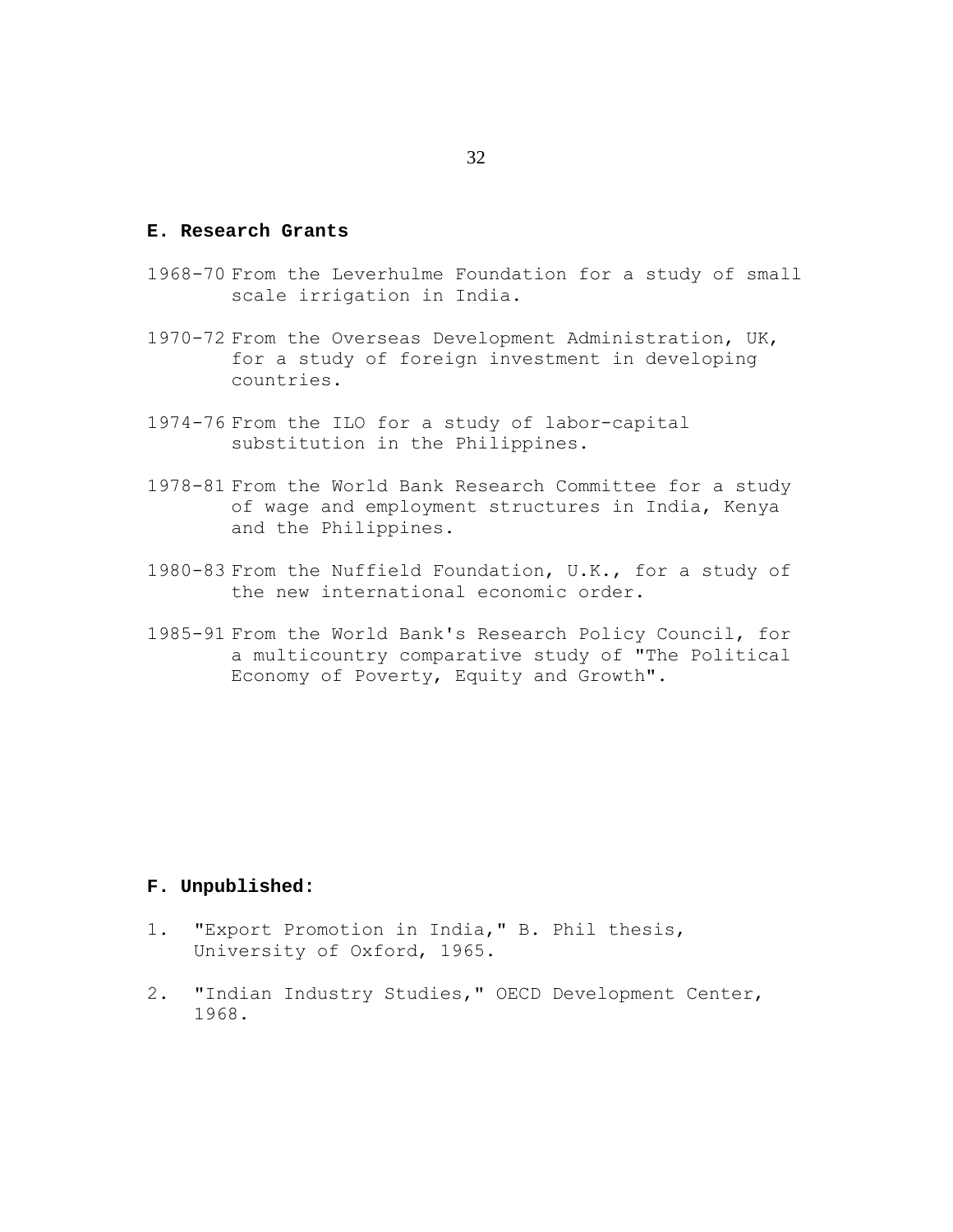- 3. "On Estimating Distributional Weights for Project Analysis," World Bank Staff Working Paper, No. 130, Mar. 1972.
- 4. "On Estimating Certain Intertemporal Parameters for Project Appraisal," mimeo, IBRD, 1973.
- 5. "The Return From Foreign Investment and the Lower Bound of the ARI," mimeo, IBRD, 1973.
- 6. "U.K. Entry Into the EEC and Direct Investment Flows to India," paper presented to the Chatham House Conference on India and the EEC, Sept. 1973.
- 7. "Project Appraisal and the Theory of Second Best," mimeo, IBRD, 1973.
- 8. "Project and Programming Approaches to Resource Allocation," mimeo, IBRD, 1974.
- 9. "Social Prices for India," Technical Working Papers Nos. 1-16, Project Appraisal Division, Planning Committee, New Delhi, Apr.-Sept. 1974.
- 10. "A Note on Analyzing Unemployment Schemes," mimeo, OECD, Aug. 1976.
- 11. "Basic Issues in Public Enterprise Policy," paper presented at the Asian Think Tank Meeting on Public Enterprise Policy," Asian Center for Development Administration, Kuala Lumpur, Sept. 1-3, 1976.

12. "Economic Aspects of Migration," mimeo, OECD, Jan. 1977.

- 13. "A Reappraisal of the Purna Irrigation Project in Maharashtra, India," mimeo, IBRD, 1973.
- 14. "Estimates of Shadow Prices for Korea," mimeo, World